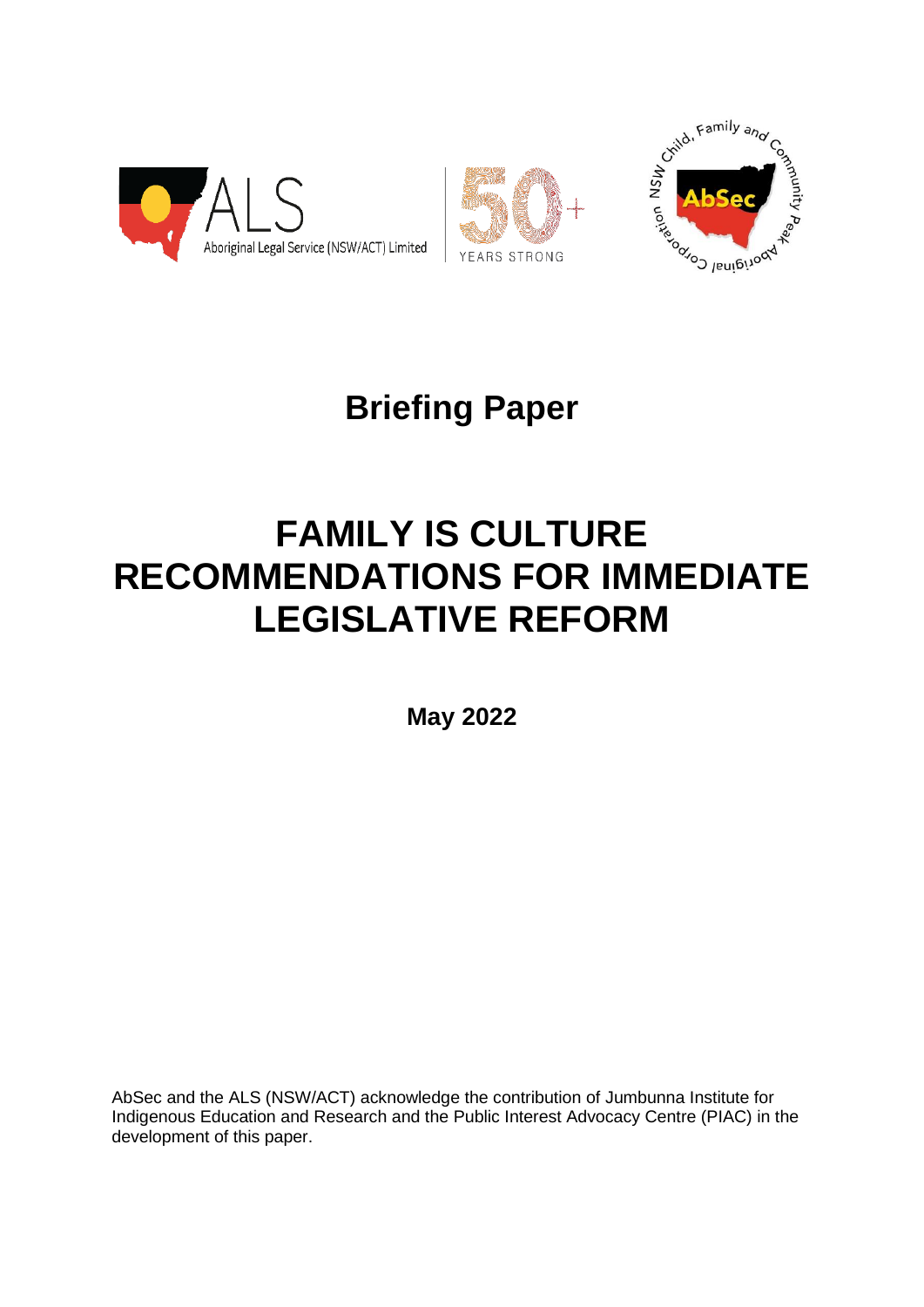# **Contents**

| Recommendation 17 - Ombudsman's jurisdiction re: complaints  8          |  |
|-------------------------------------------------------------------------|--|
| Recommendation 19 - OCG Parliamentary Committee oversight 8             |  |
|                                                                         |  |
| Recommendation 25 - Requirement to provide early intervention support 9 |  |
|                                                                         |  |
|                                                                         |  |
|                                                                         |  |
|                                                                         |  |
|                                                                         |  |
|                                                                         |  |
|                                                                         |  |
|                                                                         |  |
|                                                                         |  |
|                                                                         |  |
| Recommendation 71 - Aboriginal Child Placement Principles  14           |  |
|                                                                         |  |
|                                                                         |  |
|                                                                         |  |
|                                                                         |  |
|                                                                         |  |
|                                                                         |  |
|                                                                         |  |
|                                                                         |  |
|                                                                         |  |
|                                                                         |  |
|                                                                         |  |
|                                                                         |  |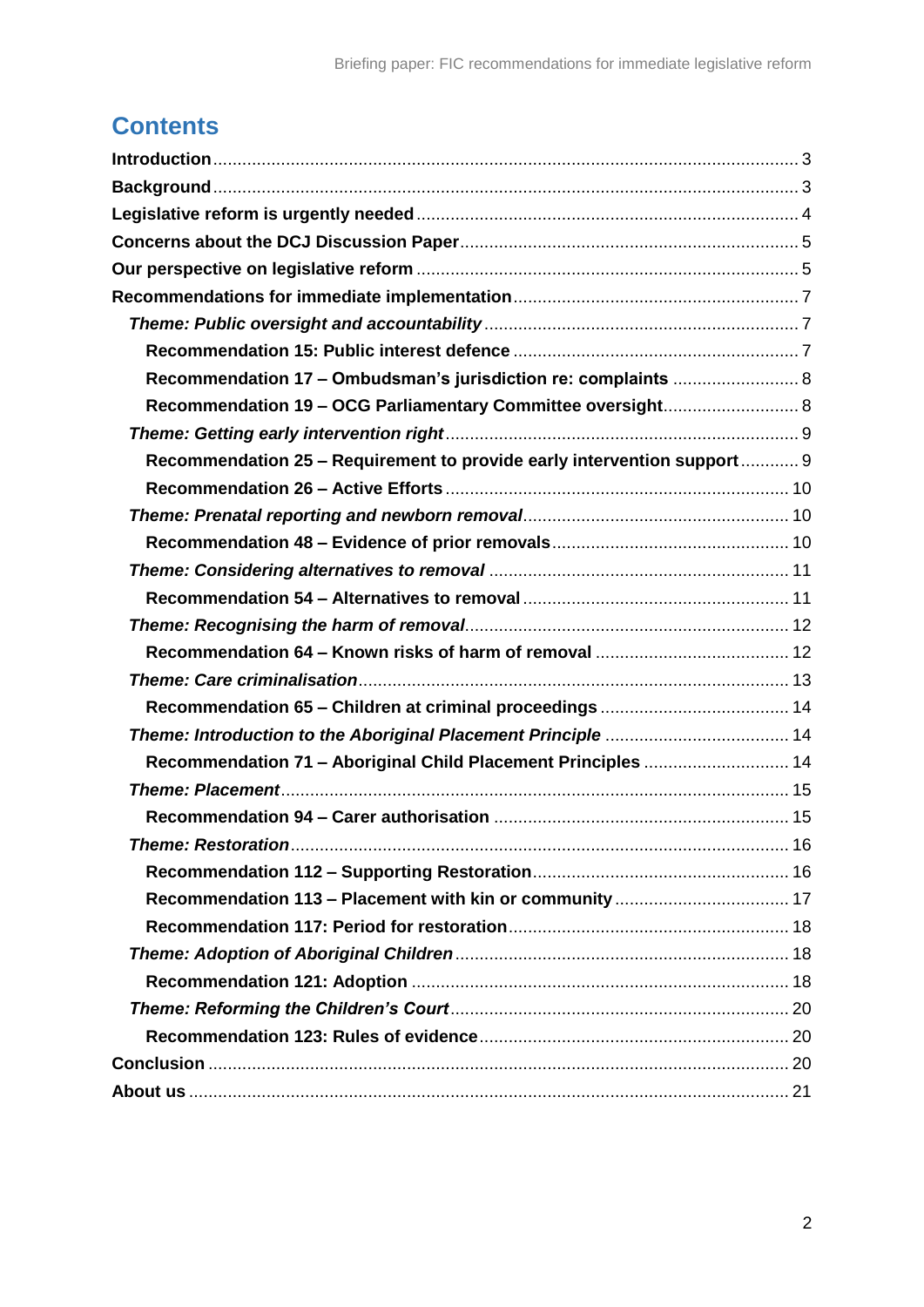# <span id="page-2-0"></span>**Introduction**

In 2019, the landmark Aboriginal-led Family is Culture (FIC) Review report laid out a roadmap for systemic and practice reform, including legislative reform of the NSW child protection system. This reform is urgently needed to honour the strengths of Aboriginal children, young people, families and communities, and address the over-representation of Aboriginal children and young people in out-of-home care.

AbSec - NSW Child, Family and Community Peak Aboriginal Corporation and the Aboriginal Legal Service (NSW/ACT), with the support of UTS Jumbunna and the Public Interest Advocacy Centre, have prepared this briefing paper<sup>1</sup> on the FIC recommendations that we believe should be immediately legislated in 2022. This paper is intended to provide an alternative, community perspective on legislative reforms, in contrast to the discussion paper released by the NSW Government Department of Communities and Justice (DCJ) in April 2022.

We have deep concerns about the framing of the issues and the framing of the consultation questions in the DCJ Discussion Paper. Despite the NSW Government's stated commitment to a partnership approach, AbSec and the ALS as peak Aboriginal community organisations were not appropriately engaged in the development of the DCJ Discussion Paper. We provided advice to the Minister earlier this year about which FIC recommendations should be progressed for immediate review, but this was not taken into account or acknowledged in the DCJ Discussion Paper.

Further, we do not believe the paper's analysis accurately reflects the issues or the findings of the FIC Review Report. In our view the DCJ Discussion Paper's analysis and questions are largely orientated towards building support for the Government's pre-determined reform agenda and questioning whether implementation should occur at all, rather than objectively seeking stakeholder views about how best to enact the recommendations.

We seek to redress this imbalance by presenting an alternative, community perspective in this briefing paper on the legislative reforms that we believe should be immediately legislated in 2022. We begin by outlining the need for legislative reform, our concerns about DCJ's Discussion Paper and our recommendations for immediate legislative reform. We strongly encourage you to read this briefing paper before you make a submission to the Government review or engage in consultations.

# <span id="page-2-1"></span>**Background**

 $\overline{a}$ 

The 2019 FIC Review was the largest, most comprehensive, independent, Aboriginal-led review into the overrepresentation of Aboriginal children and young people in out-of-home care (**OOHC**) in NSW. <sup>2</sup> The FIC Review calls for structural reform to the child protection system, built upon the twin foundations of self-determination and accountability. The report and its recommendations together provide a roadmap to a system that better supports Aboriginal children and their families and that will contribute to a long term reduction in the number of Aboriginal children coming into contact with the child protection system.

Professor Megan Davis and her team spent two years (from July 2017 to July 2019) holding consultations with Aboriginal communities and families, government agencies, lawyers, nongovernment organisations (NGO) workers and caseworkers in the child protection system

<sup>1</sup> We recognise the significant contribution of Dr Paul Gray from the Jumbunna Institute for Indigenous Education and Research, UTS, and Jonathan Hall Spence, Emma Bastable, Gail Brennan and Kate Sinclair from the Public Interest Advocacy Centre (PIAC) in the development of this Discussion Paper. <sup>2</sup> A full copy of the FIC Review report is available at:

https://www.familyisculture.nsw.gov.au/ data/assets/pdf file/0011/726329/Family-Is-Culture-Review-Report.pdf.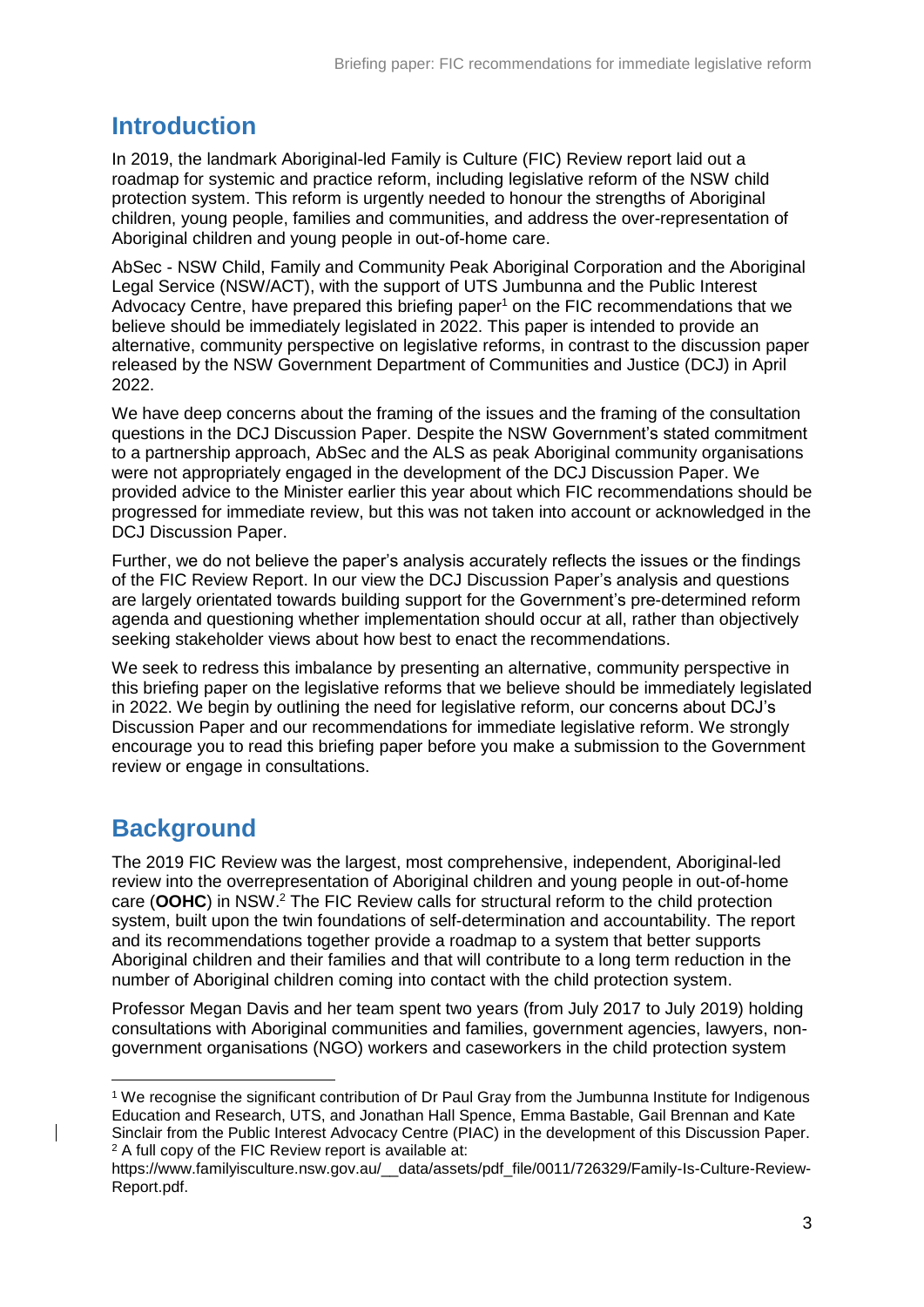and out-of-home care sector. Her team reviewed the case files of all Aboriginal and Torres Strait Islander children and young people in out-of-home care between 1 July 2015 and 31 June 2016 (case files relating to 1,144 children and young people). The recommendations of the FIC Review are the culmination of an immense amount of work, informed by a broad and detailed consultation process.

The NSW Government first responded to the findings and recommendations of the FIC Review in July 2020. In that response, the Government deferred action on all legislative reform recommendations until 2024, some five years after the FIC Review report's release. This response said nothing about the large numbers of Aboriginal children who would continue to be removed from their families and communities and suffer harm, while waiting for these reforms to happen.

In recognition of the urgent need for legislative reform, the NSW Greens introduced a Bill into the NSW Parliament in late 2021, seeking to enact many of the legislative recommendations of the FIC Review. The Bill passed in the Legislative Council in February this year, and has been introduced to the Legislative Assembly for debate later this year.

The NSW Minister for Families, Communities and Disability Services announced during the debate on the Green's FIC Bill that the Government would bring forward implementation of *some* of the FIC legislative reform recommendations to 2022. The DCJ Discussion Paper is the first step in the Government's process of preparing a Bill to implement the FIC legislative reforms that they have prioritised.

# <span id="page-3-0"></span>**Legislative reform is urgently needed**

**The safety and wellbeing of Aboriginal children and young people is at the centre of the legislative reforms proposed by the FIC Review**. The FIC Review, like multiple reviews before it, noted deep seated and structural flaws in the child protection system. It found a broken system that lacks accountability and maintains a resonance with historical practices of child removal used against Aboriginal communities.

Despite the NSW Government's rhetoric about the changes it has made to reduce the overrepresentation of Aboriginal children and the efficacy of the current approach, the scope of these changes falls drastically short of the necessary structural change identified by the FIC Review.

This is reflected in the data, which shows that the rate of overrepresentation of Aboriginal children and young people in out-of-home care has continued to increase since the FIC Review report's release. Since 2017-18, there has been a 36 per cent increase in the numbers of Aboriginal children and young people entering care. Aboriginal children are now 12 times more likely than their non-Aboriginal counter-parts to enter out-of-home care. Consequently Aboriginal children and young people now comprise 43 per cent of the out-ofhome care population, up from 39 percent in 2017-18.<sup>3</sup>

The recent NSW Office of the Children's Guardian Special Report on FIC concluded that, "Two years on from the review… over representation of Aboriginal children and young people in the child protection system remains a national crisis."<sup>4</sup> It found a lack of progress in relation to important recommendations made by the FIC Review and that many of the issues reported in the FIC Review remain unresolved.<sup>5</sup>

The NSW Government's current child protection laws, policies and practices are not working to safeguard the rights and interests of our children. Every day reforms to the NSW child

<sup>3</sup> DCJ Statistics, available at: https://public.tableau.com/app/profile/dcj.statistics/viz/ASR2020- 21summarydashboard\_16481674309410/Coverpage

<sup>4</sup> NSW Office of the Children's Guardian (2022) *Special Report on Family Is Culture*, 15.

<sup>5</sup> Ibid, 16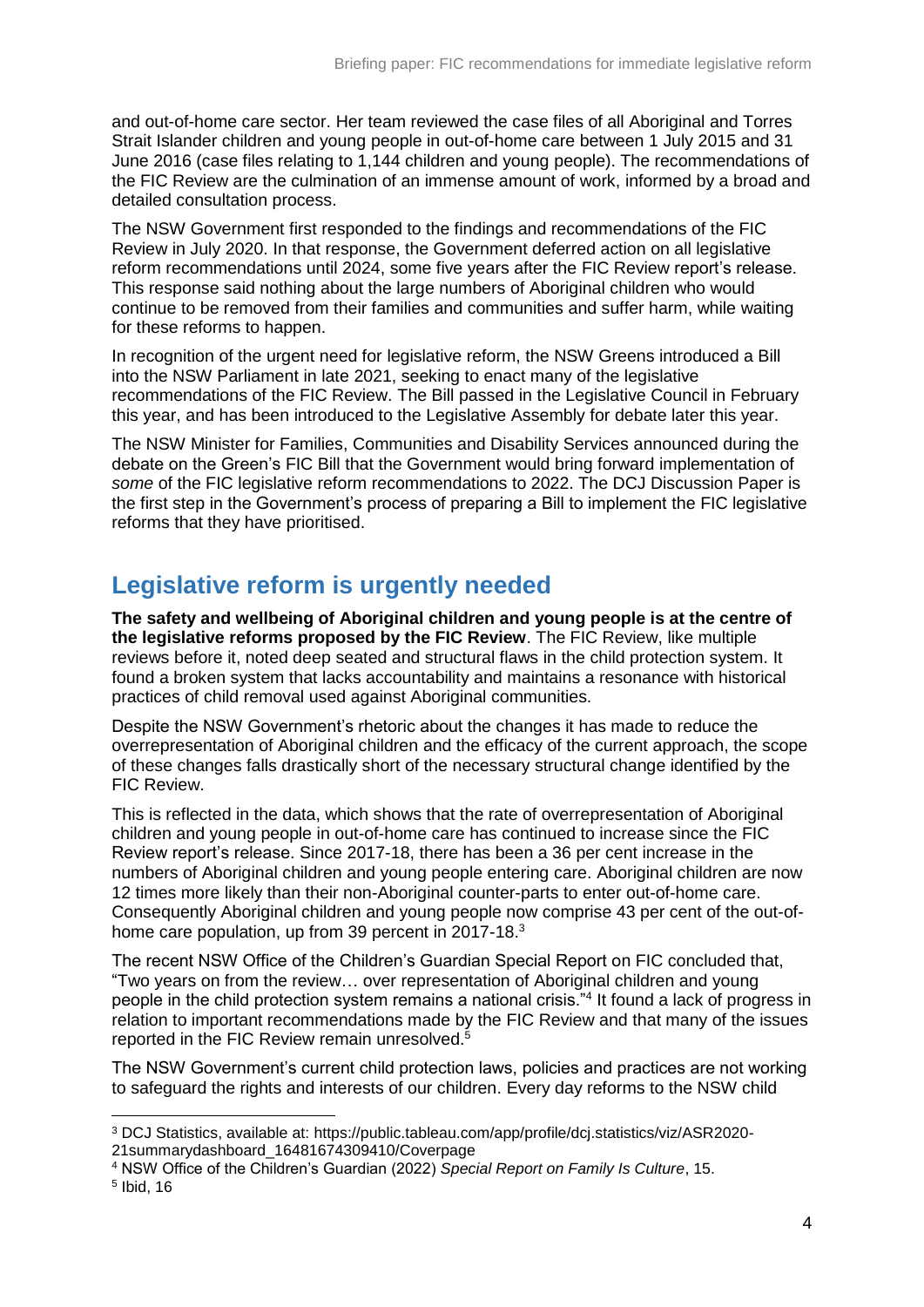protection system are delayed, an additional three Aboriginal children and young people are removed from their families under a legislative framework that is known to be inadequate – more than a thousand of our kids each year. 6

Legislative reform is one step toward changing this so that the system better safeguards the wellbeing of Aboriginal children and young people and gives greater emphasis to early intervention support to keep families together. The suite of reforms will strengthen safeguards for Aboriginal children, and contribute to improvements in practice with Aboriginal children and families by requiring more rigorous processes, enhanced oversight and accountability, and greater engagement with Aboriginal families and communities.

# <span id="page-4-0"></span>**Concerns about the DCJ Discussion Paper**

We have considerable concern about the framing of the issues and the consultation questions in the DCJ Discussion Paper. We do not think the paper presents an accurate picture of how the system is working for Aboriginal children and families. We also do not think the paper's analysis wholly or accurately reflects the evidence and findings of the FIC Review.

Critical information has been omitted from the DCJ Discussion Paper and the discussion does not fully represent the reasoning or rationale of the FIC Review. There are numerous examples where the DCJ Discussion Paper has asked whether existing provisions are adequate, despite the FIC Review considering existing provisions, such as the principle of the 'least intrusive intervention', and finding that they are inadequate or not implemented in practice.

Some examples include the discussion of recommendations 26 (Active Efforts), 48 (Evidence of Prior Removals), 54 (Alternatives to Removal), 76 (Identifying Aboriginality), and 112 (Supporting Restoration), but others can be found throughout the paper.

The DCJ Discussion Paper also presents the recommendations as individual and discrete, without considering their interaction or interconnection and how they comprise a broader program of systemic reform. It also gives no consideration to the sequence for how they are implemented. This siloed approach to considering the recommendations is particularly problematic when considered against the FIC Review's central themes of self-determination and transparency and oversight and its emphasis on the importance of holistic reform.

We are also concerned about the specific discussion questions posed by the DCJ Discussion Paper. We have flagged with DCJ the different sets of questions in the paper, are confusing for stakeholders and will make comparative analysis of the responses difficult. Many of the questions posed under each individual recommendation discussion seek to relitigate the findings of the FIC Review or appear to lead in a particular direction in preference of alternative actions  $-$  suggesting that the recommended legislative change is not supported or preferred.

# <span id="page-4-1"></span>**Our perspective on legislative reform**

In March this year, we provided advice to the Minister for Families, Communities and Disability Services on the FIC Review recommendations relating to legislative reform. We suggested a two stage review process based on the nature of the recommendations in question:

<sup>-</sup><sup>6</sup> Based on the numbers of Aboriginal children entering OOHC in 2020-21, see: DCJ Statistics, https://public.tableau.com/app/profile/dcj.statistics/viz/ASR2020-

<sup>21</sup>summarydashboard\_16481674309410/Coverpage.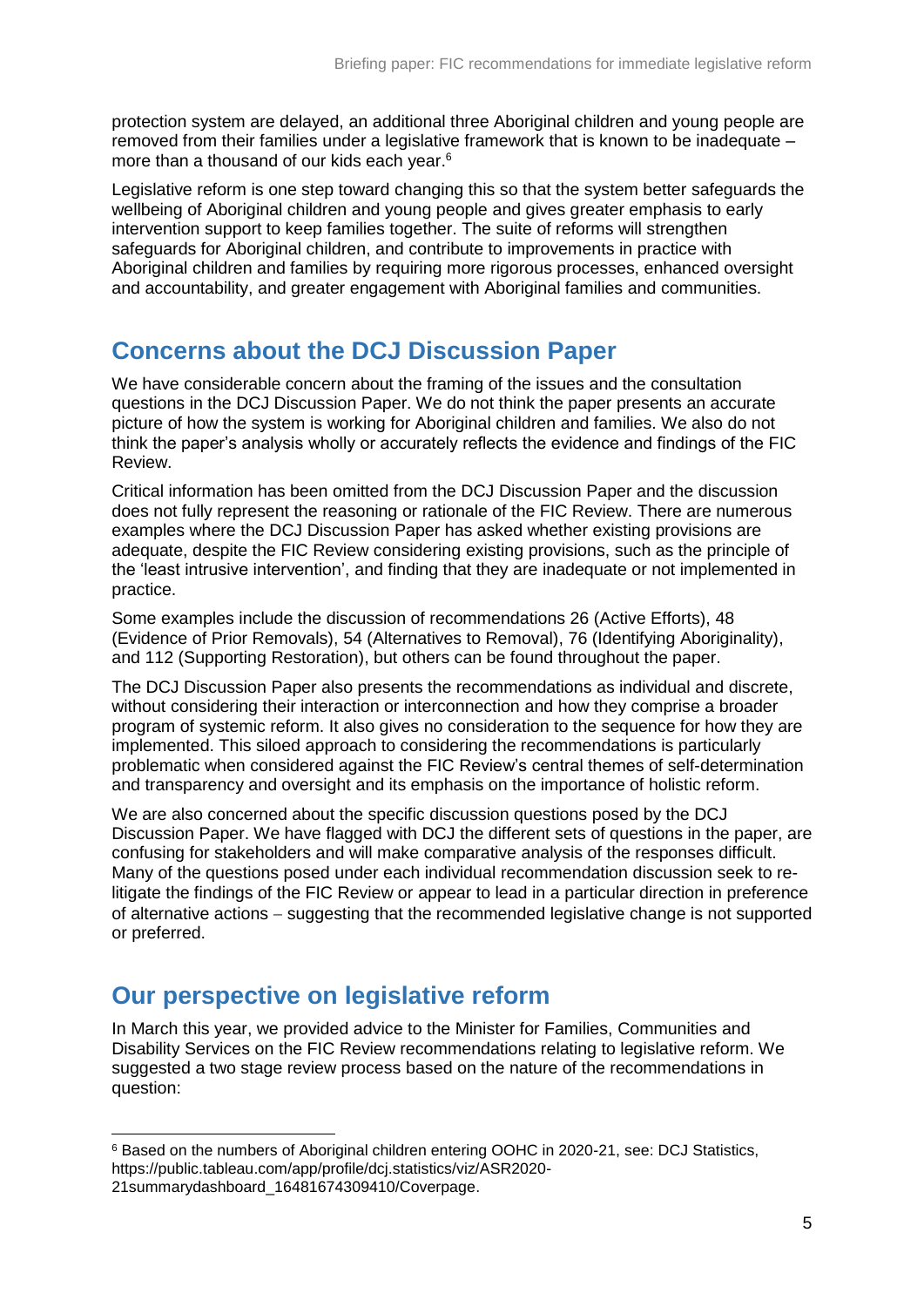- Stage 1 An immediate review of FIC legislative recommendations that we view as relatively straightforward to implement, completed by the end of 2022.
- Stage 2 A one year review process on the remaining FIC legislative recommendations, to be led by the Aboriginal peaks and completed by the end of 2023. These are recommendations that we view as more complex and that may require deeper or more extensive development for implementation.

Of the 25 legislative reforms recommended by FIC, our advice to the Minister was to immediately progress 15 recommendations in Stage 1. These included recommendations 15 (Public Interest Defence), 17 (Ombudsman's Jurisdiction re Complaints), 25 (Requirement to Provide Early Intervention Support), 26 (Active Efforts), 48 (Evidence of Prior Removals), 54 (Alternatives to Removal), 64 (Known Risks of Harm from Removal), 65 (Children in Criminal Proceedings), 71 (Aboriginal Child Placement Principles), 94 (Carer Authorisation), 112 (Supporting Restoration), 113 (Placement with Kin or Community), 117 (Period for Restoration), 121 (Adoption), and 123 (Rules of Evidence).

We have subsequently added recommendation 19 (OCG Parliamentary Committee Oversight) to our advice, as the DCJ Discussion Paper identifies that this recommendation can be legislated in the short-term. We discuss the evidence and rationale for immediately progressing these 16 recommendations in the sections below.

We are of the view that the remaining 9 FIC legislative reform recommendations require more extensive consultation and should be progressed by 2023 in Stage 2. These are recommendations 8 (Self-Determination), 9 (A New Child Protection Commission), 11 (For-Profit OOHC Providers), 12 (Publishing Final Judgments), 20 (Accrediting OOHC Agencies), 28 (Notification Service), 76 (Identifying Aboriginality), 102 (Public Reporting on Family Group Conferencing), and 122 (New Agency to Run Litigation).

Contrary to our recommendation for a two-stage review process, the DCJ Discussion Paper has instead grouped the 25 legislative reforms into three categories as follows:

- 1. Changes that can be made quickly subject to stakeholder feedback (11 recommendations);
- 2. Changes that may require further time and consideration (10 recommendations); and
- 3. Areas where existing settings may already be sufficient (4 recommendations).

As to the **first category**, all but one of the 11 recommendations proposed by DCJ for immediate implementation are aligned with our proposal. We disagree on recommendation 76, relating to (de)identification, as we believe this is a complex issue that requires deep engagement with Aboriginal communities and stakeholders through a longer consultation process and so should be in Stage 2.

As to the **second category**, we disagree with DCJ about 4 of the 10 recommendations in this category. We say these 4 recommendations should be immediately implemented in Stage 1, rather than deferred to Stage 2. These are recommendations 25 (Requirement to Provide Early Intervention Support), 94 (Carer Authorisation), 117 (Period for Restoration) and 123 (Rules of Evidence). We agree with DCJ that the remaining recommendations in this category require more extensive consultation and are not appropriate for immediate implementation. **We are also concerned that DCJ have proposed recommendations in this category for future review at an unspecified time. The Stage 2 recommendations should be implemented by the end of 2023 at the latest.**

As to the **third category,** we disagree with this category in its entirety. FIC examined existing policy and practice and found it to be inadequate to meet the needs of Aboriginal children and families. Recommendations 64 (Known Risks of Harm from Removal) and 121 (Adoption) should be considered for immediate implementation in Stage 1 and recommendations 11 (For-Profit OOHC Providers) and 20 (Accrediting OOHC Agencies) considered for implementation in Stage 2.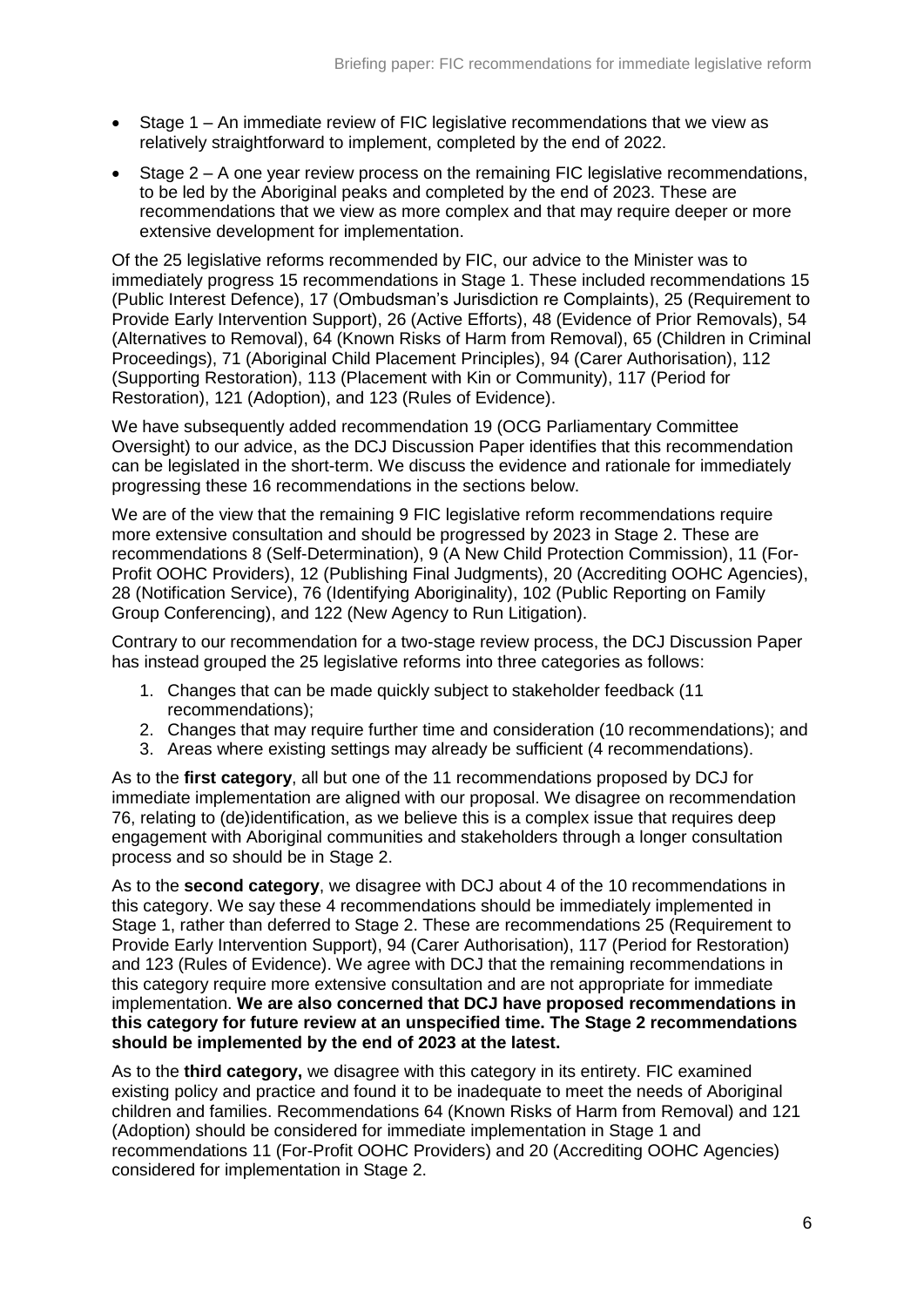In the interests of keeping this discussion paper short, we have focussed our discussion on the recommendations that we believe should be immediately implemented.

# <span id="page-6-0"></span>**Recommendations for immediate implementation**

We recommend that the following 16 FIC recommendations are legislated by the end of 2022. We have grouped these under their respective themes from the FIC Review.

#### <span id="page-6-1"></span>*Theme: Public oversight and accountability*

The FIC Review commends a suite of recommendations aimed at improving the public accountability and oversight of the child protection system. These include Recommendations 9 to 20. Just over half of these recommendations involve legislative change. We have identified three of these for immediate implementation: Recommendations 15, 17 and 19.

#### <span id="page-6-2"></span>**Recommendation 15: Public interest defence**

The NSW Government should amend s 105(1AA) of the *Children and Young Persons (Care and Protection) Act 1998* (NSW) to include a public interest defence to an offence under s105(1AA).

The FIC Review identified that s 105(1AA), which criminalises the publication of information likely to identify a child or young person who is or has been in the care of the NSW Government, supresses a wide breadth of information in a manner that is 'undesirable' and 'unwarranted'. While rarely enforced by DCJ, the potential \$20,000 fine (or \$200,000 for a corporation such as a news outlet) or two years imprisonment has a significant chilling effect on important disclosures about the child protection system. This could include preventing publication of media reports that identify parents who allege that their children have been wrongfully removed and social media posts by children disclosing their OOHC status or by parents or authorised carers about their experiences with the child protection system.

While acknowledging children's right to privacy about their OOHC status and to not be subject to intrusive or sensationalist media reporting, the FIC Review identified that there may be occasions when there is an overriding competing public interest such as ensuring accountability of those involved in the child protection system. It noted the public interest in having the child protection system openly scrutinised, analysed and discussed.

The FIC Review found current exceptions to the provision inadequate to address legitimate public interest reasons to publish material. It also noted the DCJ Secretary can grant consent to publish material that may breach the provision, but this could give rise to a conflict of interest (perceived or real) where the material is critical of the Department. It is important to note that DCJ is the primary beneficiary of this prohibition, allowing it to avoid scrutiny of poor casework practice.

The FIC Review concluded that, "…a public interest defence would provide an adequate deterrent to sensationalist or unnecessary violations of a child's privacy, whilst maintaining a channel for transparency and accountability in relation to matters of legitimate public concern."<sup>7</sup> We agree with that assessment and consider a public interest defence to be an important accountability mechanism. The questions posed by the DCJ Discussion Paper, focussing on risks and 'other mechanisms' while eliding over the public interest justifications focused on promoting appropriate scrutiny of DCJ's conduct, suggest that they do not wish to meaningfully consider implementation of this recommendation. We think that would be a mistake.

<sup>-</sup><sup>7</sup> Davis M. (2019) *Family Is Culture Review*, Sydney, 135.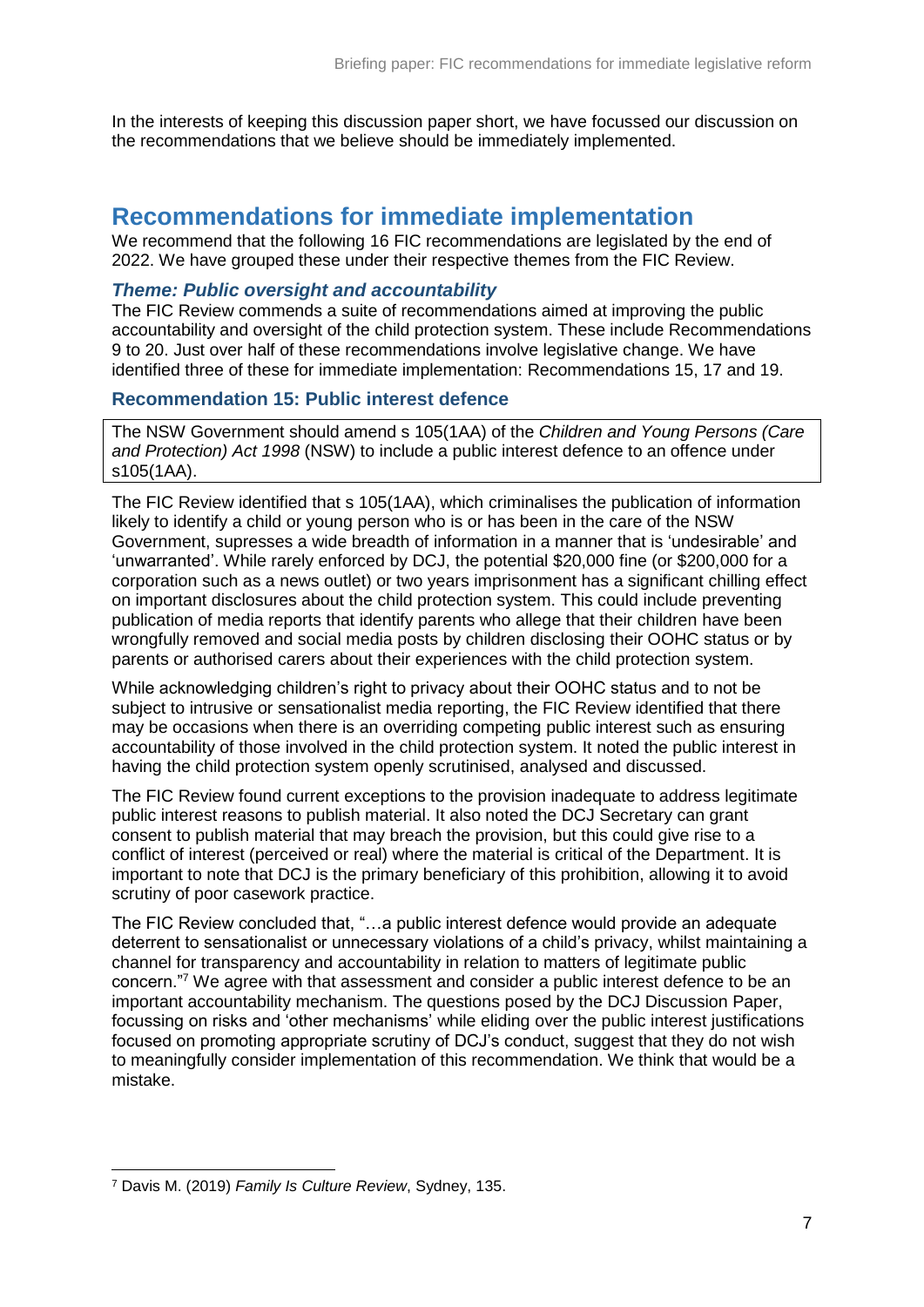# <span id="page-7-0"></span>**Recommendation 17 – Ombudsman's jurisdiction re: complaints**

The NSW Government should amend the *Ombudsman Act 1974* (NSW) to enable the NSW Ombudsman to handle complaints in matters that are (or could be) before a court, in circumstances where doing so would not interfere with the administration of justice.

The FIC Review was concerned that the Ombudsman has a jurisdictional limitation that severely hampers the ability of the Ombudsman to oversee the child protection sector. Under the *Ombudsman Act 1974* (NSW), the Ombudsman cannot investigate complaints more than 12 months old or issues that have been considered by a court. Given that court proceedings are commenced in almost every case of a child removal, complaints about the pre-entry into care casework are effectively prevented, even though the casework may not have a bearing on the issues to be decided by the court.

The FIC Review identified many cases where complaints about casework could run parallel to court processes without interfering with the administration of justice. It recommended amending the *Ombudsman Act 1974* (NSW) to enable the NSW Ombudsman to handle complaints in matters before a court, where it would not interfere with the administration of justice, as an interim measure until the establishment of a new independent Child Protection Commission to provide greater systems oversight and accountability.

The NSW Ombudsman also supports this recommendation, as outlined in their recently tabled Special Report<sup>8</sup>, prepared in response to the *Children and Young Persons (Care and Protection) Amendment (Family Is Culture) Bill 2022*, introduced initially by David Shoebridge.

We agree that this is an important accountability measure and consider that the way this is presented in the DCJ Discussion Paper is consistent with the findings of the FIC Review and supportive of the recommendations.

#### <span id="page-7-1"></span>**Recommendation 19 – OCG Parliamentary Committee oversight**

The NSW Government should amend the *Advocate for Children and Young People Act 2014* or otherwise legislate to ensure that a parliamentary committee monitors and oversees the out-of-home care functions of the Office of the Children's Guardian.

The FIC Review identified concerns about the lack of transparency surrounding the Office of the Children's Guardian (**OCG**) activities and the effectiveness of its regulatory approach to the OOHC sector.

The FIC Review identified the need to 'watch the watcher' so children and young people in OOHC are in safe, stable and secure placements. It noted that while the OCG's other activities are subject to oversight by the NSW Parliament Joint Committee on Children and Young People, the OCG's out of home care activities are not subject to parliamentary oversight. This is in contrast to most independent statutory agencies.

It recommended that the OCG's OOHC functions be overseen by a parliamentary committee, to create a much needed line of public accountability. This recommendation is part of a suite of interim recommendations, prior to the recommended establishment of an independent Child Protection Commission.

We agree that this is an important accountability measure, and would be consistent with oversight mechanisms that exist in relation to OCG's other functions. The DCJ Discussion Paper seeks to link this recommendation with prohibiting accreditation of OOHC providers that do not fully meet the criteria under Recommendation 20 (Accrediting OOHC agencies), but this framing limits the focus of the intent in a way that is not consistent with the FIC Review. The oversight anticipated by this recommendation is much broader.

<sup>8</sup> *The Ombudsman's jurisdiction to investigate when there are related court proceedings*, 4 May 2022, a report made under section 31 of the *Ombudsman Act 1974.*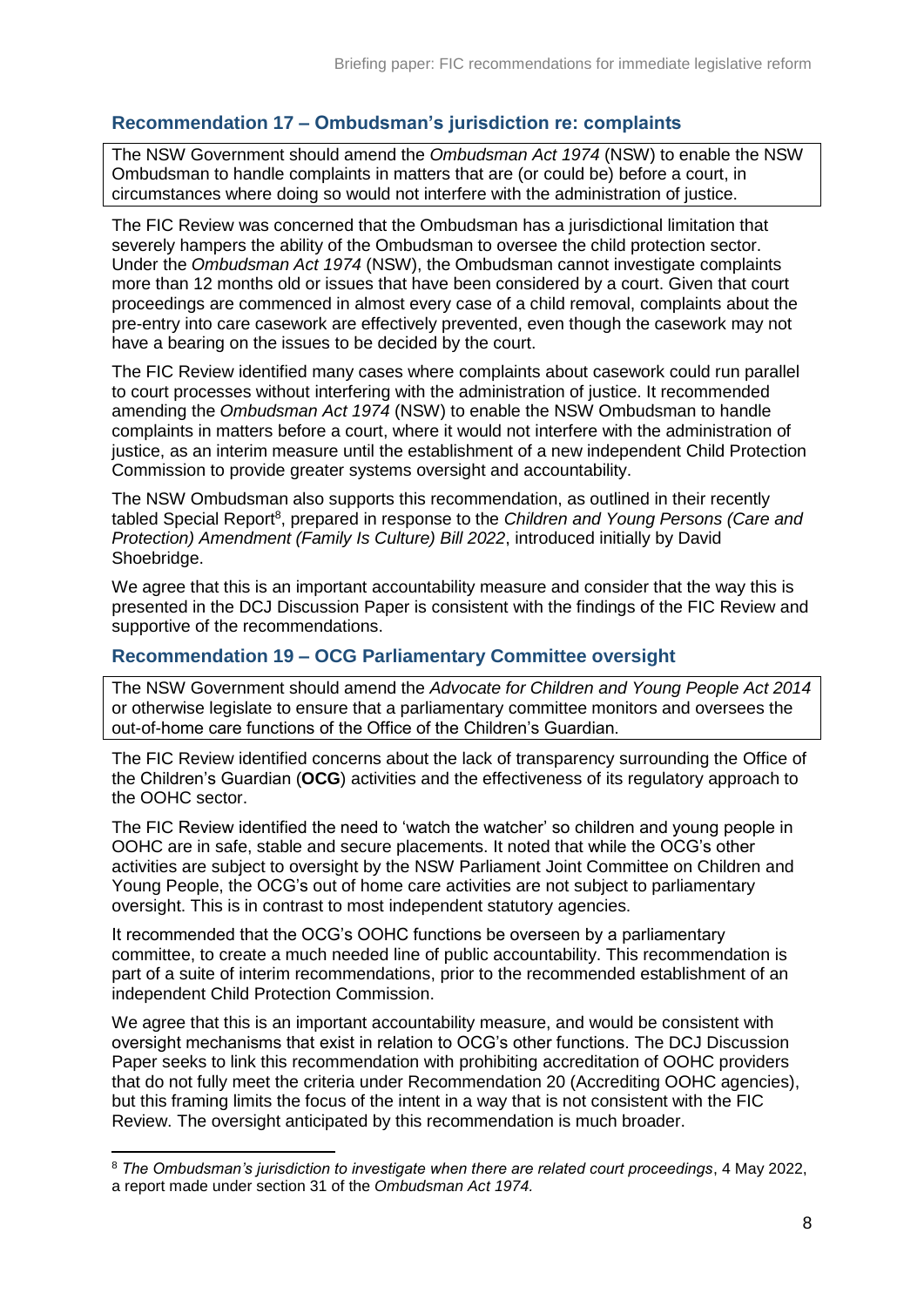### <span id="page-8-0"></span>*Theme: Getting early intervention right*

The FIC Review made a large number of recommendations to address the need to improve early intervention and prevention support to Aboriginal families including Recommendations 21 to 40. The vast majority of these recommendations involve funding, policy and/or practice change. Three recommendations involve legislative change and we have identified two for immediate implementation.

#### <span id="page-8-1"></span>**Recommendation 25 – Requirement to provide early intervention support**

The NSW Government should amend the *Children and Young Persons (Care and Protection) Act 1998* (NSW) to mandate the provision of support services to Aboriginal families to prevent the entry of Aboriginal children into out-of-home care.

The FIC Review observed that DCJ does not provide effective and consistent early intervention to families to prevent entry into care, despite existing policy and legislative commitments.

"…*the Review has found that the core problem for early intervention lies primarily in the implementation of relevant law and policy in practice. While FACS' position is accordingly supportive of early intervention and prevention work on paper, in practice the situation appears considerably different*."<sup>9</sup>

The FIC Review included a number of case studies demonstrating DCJ's failure to provide early intervention support to Aboriginal children and families, along with data highlighting deficiencies in, and in many cases a complete absence of any, early intervention and prevention work and pre-entry into care casework.

"*In many cases it was identified that no early intervention or prevention work had taken place despite families becoming known to the system early—often many years before the children entered care. Providing earlier and more targeted casework in response to early ROSH reports was often identified as a factor that may have improved the likelihood of the risk not escalating to the point where the children needed to enter care." 10*

The recent Special Report on Family Is Culture by the OCG noted that stakeholders consistently identified that Aboriginal families are not provided with appropriate and timely early intervention services.<sup>11</sup>

The FIC Review identified early intervention as a crucial lever to decrease the numbers of children entering care in the first instance. It noted extensive research about the importance of early support to families to prevent entry into care and numerous government inquiries calling for a renewed emphasis on early support for Aboriginal children and families.

Despite this, the FIC Review observed that there is no legislative obligation on DCJ to provide early support to parents. DCJ and non-government agencies are only required under s 18(1) to use 'best endeavours' to comply with a request for support.

The DCJ Discussion Paper states that the *Children and Young Persons (Care and Protection) Act 1998* (NSW) (the **Care Act**) already contains provisions that require DCJ to take 'prior alternative action' such as Alternative Dispute Resolution (**ADR**) before making a care application. However, the FIC Review clearly identified that existing legislative provisions such as these are not being implemented in practice and are inadequate to drive practice change. It also signalled the need for much earlier support in the continuum before removal is being considered as an option.

<sup>9</sup> Davis M. (2019) *Family Is Culture Review*, Sydney, 146.

<sup>10</sup> Ibid, 156.

<sup>11</sup> NSW Office of the Children's Guardian (2022) *Special Report on Family Is Culture*, 16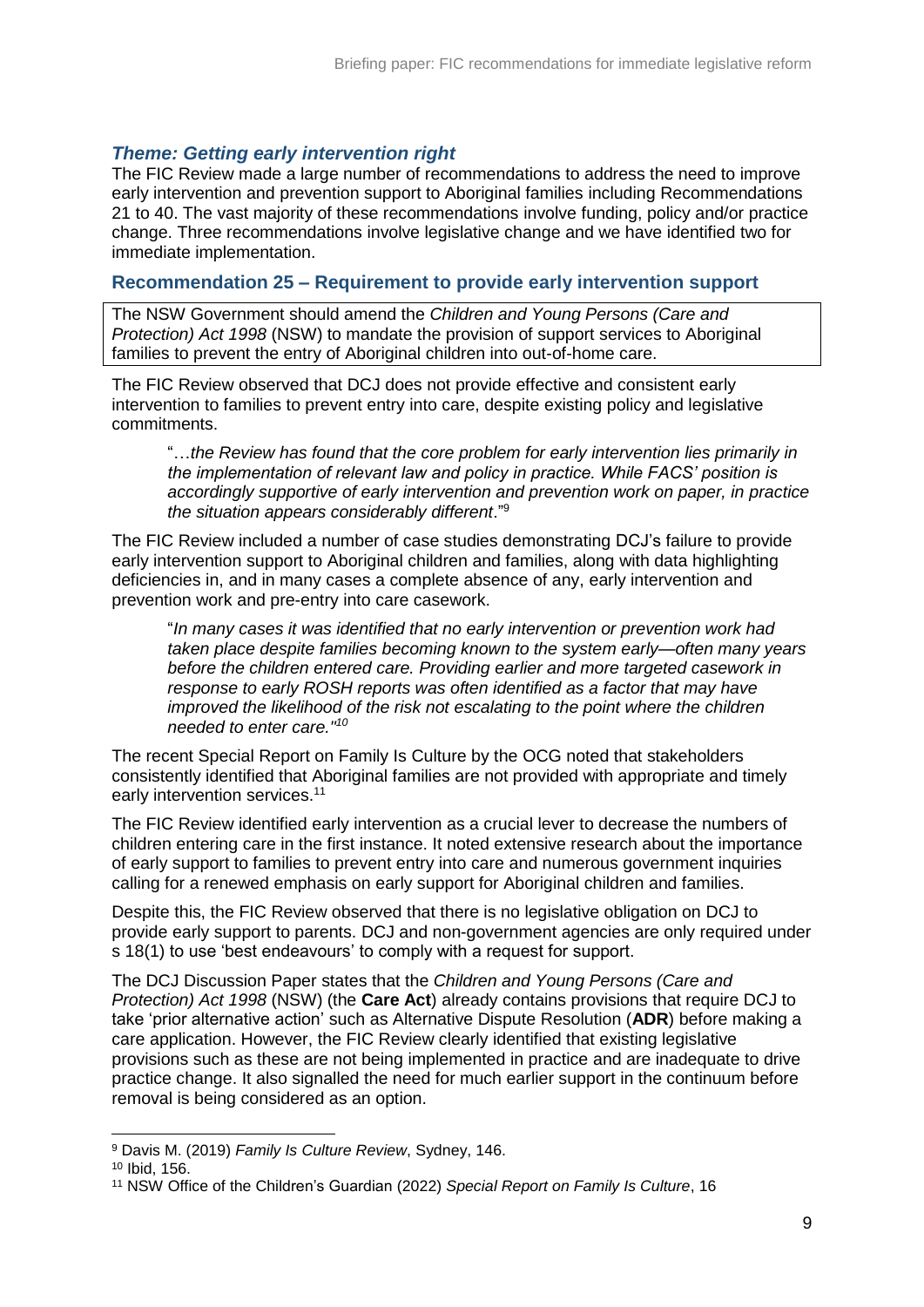The FIC Review concluded that legislative amendments that require the provision of services are one way to change practice so the child protection system prioritises support earlier in families' engagements with the system and ensures better outcomes for children and families. We are of the view that additional legislative obligations as recommended by the FIC Review are needed to ensure meaningful change to DCJ practice.

### <span id="page-9-0"></span>**Recommendation 26 – Active Efforts**

The NSW Government should amend the *Children and Young Persons (Care and Protection) Act 1998* (NSW) to require the Department of Communities and Justice to take active efforts to prevent Aboriginal children from entering into out-of-home care.

As outlined above at recommendation 25, the FIC Review found that DCJ routinely demonstrated non-compliance with its stated early intervention policy and legislative commitments. It found that opportunities for early intervention with the families of Aboriginal children were missed, as well as issues with the quality of early intervention and prevention casework practice.

In response to these issues the FIC Review cited the requirement in the United States' 'gold standard' Indian Child Welfare Act of 1978 for the State to take 'active efforts' to support a child before removing that child. 'Active efforts' are defined in the regulations as, 'affirmative, active, thorough and timely efforts intended primarily to maintain or reunite' a child with the child's family.'

The Indian Child Welfare Act and related regulations require that these 'active efforts' are tailored to the individual child and family's circumstances and are provided in a culturally appropriate way in partnership with the child's family and community.

The DCJ Discussion Paper notes existing legal requirements to prevent children from entering OOHC, including the permanent placement principles, ADR and the principle of the 'least intrusive intervention'. Yet it omits the FIC Review's considerable evidence and discussion about DCJ's failure to implement these existing provisions in practice.

Given the disproportionate numbers of Aboriginal children in OOHC, the FIC Review said that the onus must be on the state to prevent the removal of the child. As such, it recommended amending the Care Act to make clear that it is the responsibility of DCJ to ensure that active efforts are taken prior to removing Aboriginal children from their families.

We are of the view that additional legislative obligations as recommended by FIC Review are needed to ensure meaningful change to DCJ practice, and to ensure that when families come before the Children's Court, that there is appropriately weighted consideration by the Court of each step taken by DCJ to prevent removal of children. We also note that such a provision is consistent with the Aboriginal Case Management Policy. Finally, we also consider this an important accountability measure.

#### <span id="page-9-1"></span>*Theme: Prenatal reporting and newborn removal*

The FIC Review made recommendations 41 to 48 in response to growing prenatal reports and rates of assumptions of newborns into care, along with significant concerns about deficient prenatal report casework, unethical newborn removal practices and gaps in policy. One of these recommendations requires legislative change and we have identified it for immediate implementation.

## <span id="page-9-2"></span>**Recommendation 48 – Evidence of prior removals**

The NSW Government should repeal s 106A(1)(a) of the *Children and Young Persons (Care and Protection) Act 1998* (NSW).

The FIC Review identified concerns about the significant proportion of removals of infants soon after birth and that the introduction of s 106A(1)(a) had detrimentally impacted prenatal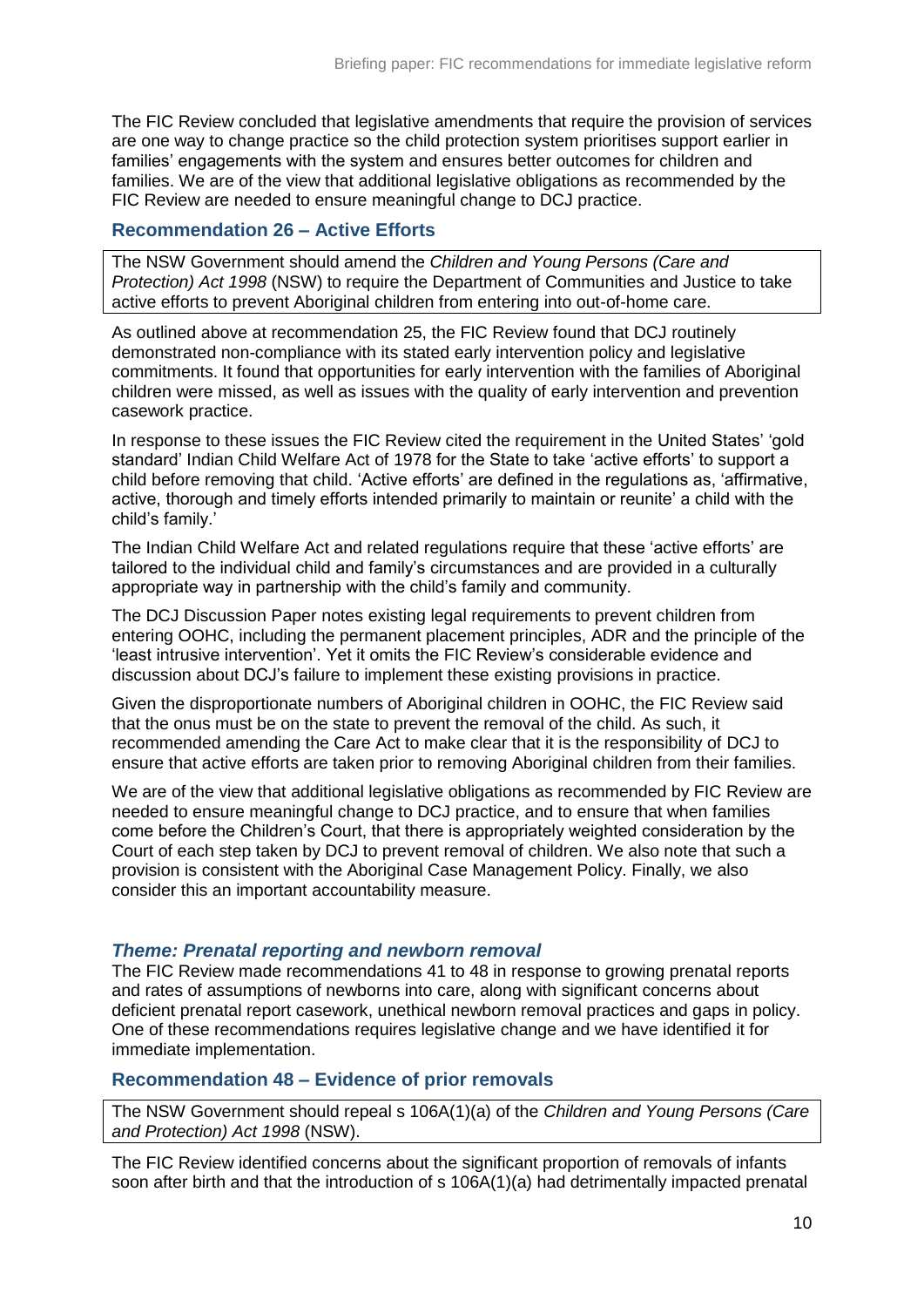and newborn casework practice. It found evidence that babies were increasingly assumed into care immediately after birth since the introduction of the provision, as the 'need for ongoing assessment and evidence building was no longer pressed as an issue'.<sup>12</sup>

The FIC Review acknowledged that the prior removal of children may be considered a risk factor, but this should not supersede DCJ's assessment of the situation of each individual child at the point in time of his or her birth. The Review further contended that the onus of proof regarding the need for the care and protection of the child should not be reversed. It pointed to the difficulties many Aboriginal parents face in obtaining legal advice and support, particularly given care and protection proceedings may commence very quickly after the child's birth.

The DCJ Discussion Paper states that DCJ is required to make an assessment and provide evidence to the Court of the current risks to the child who is the subject of the care proceedings. However, the FIC Review found evidence of poor practice in this area. In one reviewed case, DCJ determined it would not support a mother to keep her baby due to the removal of her previous three children, prior to the completion of any safety or risk assessment in respect of the baby.<sup>13</sup>

As such, the FIC Review considered that s 106A(1)(a) was not necessary to ensure the safety and wellbeing of children and should be repealed given its detrimental impact on casework for Aboriginal families. We agree with this position and strongly support the repeal of the provision.

### <span id="page-10-0"></span>*Theme: Considering alternatives to removal*

The FIC review made recommendations 49 to 55 in response to findings that DCJ often removes Aboriginal children without considering less intrusive options as required under the Care Act. One of these recommendations requires legislative change and we have identified it for immediate implementation.

#### <span id="page-10-1"></span>**Recommendation 54 – Alternatives to removal**

The NSW Government should amend the *Children and Young Persons (Care and Protection) Act 1998* (NSW) to require the Department of Communities and Justice to consider specific alternatives prior to removal. Such specific alternatives could include Parent Responsibility Contracts, Parent Capacity Orders, and Temporary Care Arrangements.

The FIC Review's case file analysis found that DCJ rarely considered less intrusive options for Aboriginal children who enter the OOHC system as required by the Care Act. Section 9(c) requires that 'the least intrusive action' must be taken to protect a child from harm. In more than a third of the qualitative sample less intrusive options were not considered prior to removal.<sup>14</sup>

In the small number of reviewed cases where DCJ did consider and use less intrusive options to removal, most parents addressed presenting issues which resulted in children remaining with family or returning to the care of their parents.

The FIC Review notes and commends that DCJ is legislatively required to consider using ADR processes when responding to every ROSH report, and to offer ADR processes to the family of a child who is at risk of significant harm before seeking any court orders in relation to the child.

<sup>12</sup> Davis M. (2019) *Family Is Culture Review*, Sydney, 203.

<sup>13</sup> Ibid, 203.

<sup>14</sup> Ibid, 205.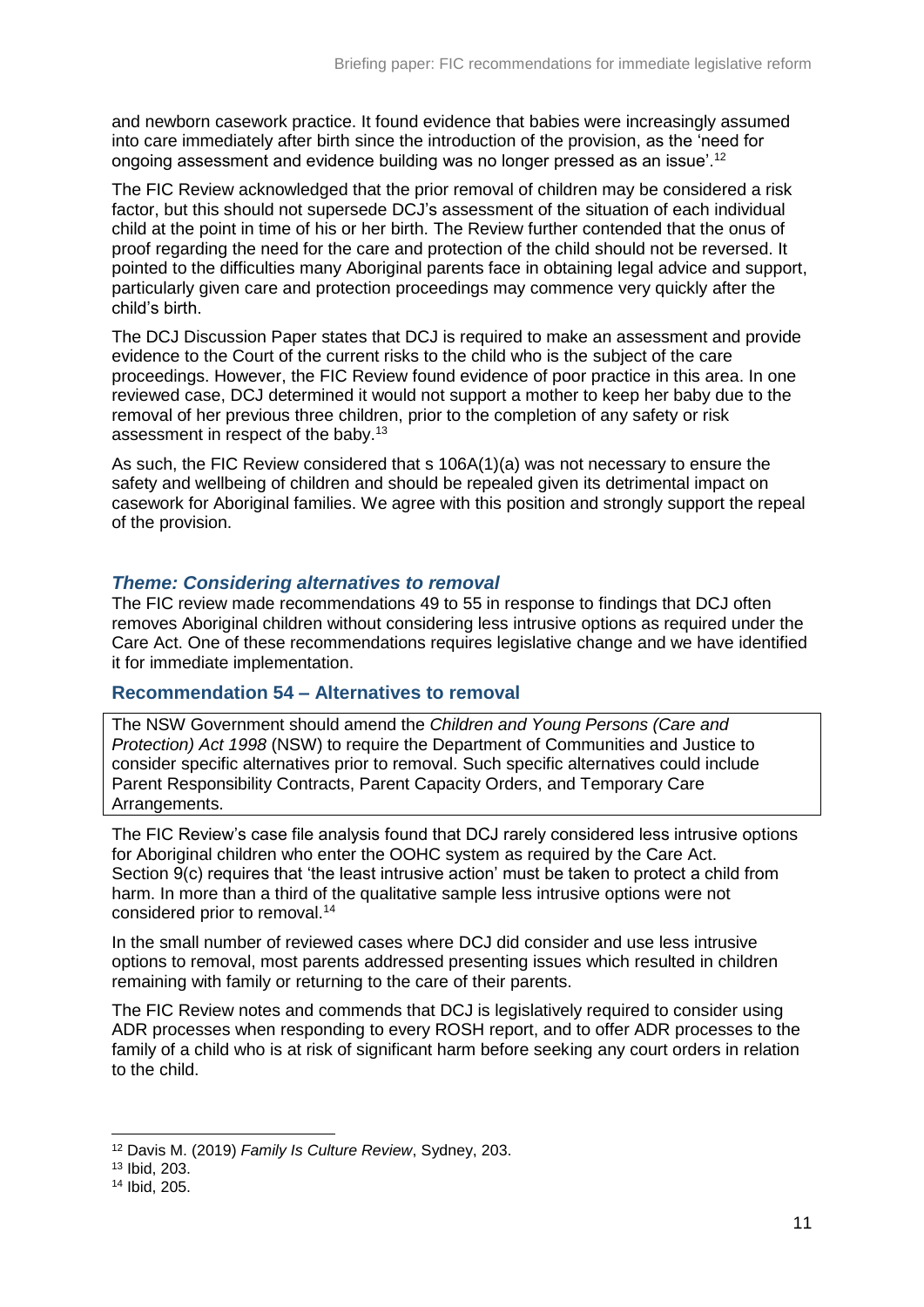The recent OCG Special Report on FIC found that DCJ needs to consider a wider range of culturally appropriate ADR models, and that ADR should be used very early in the child protection continuum as a preventative tool.

The DCJ Discussion Paper contends that there is already a legislated requirement for the 'least intrusive intervention' and that removing any child from their family must be the very last resort. Yet it omits the finding of the FIC Review that "... less intrusive options are rarely being considered for Aboriginal children who enter the OOHC system." 15

The FIC Review consequently recommended that similar provisions mandating the consideration of other alternatives to removal be introduced, including Parent Responsibility Contracts, Parent Capacity Orders, and Temporary Care Arrangements, given that DCJ is not using existing mechanisms.

"*A statutory requirement to use alternatives to removal has the best chance of reorienting departmental practice towards family preservation. This is necessary given that the alternatives that currently exist are not being properly utilised.*" 16

We are of the view that additional legislative obligations as recommended by the FIC Review are needed to ensure meaningful change to DCJ practice.

#### <span id="page-11-0"></span>*Theme: Recognising the harm of removal*

The FIC review made recommendations 62 to 64 in response to findings about the life-long and intergenerational harm of removing Aboriginal children into OOHC. One of these recommendations requires legislative change and we have identified it for immediate implementation.

#### <span id="page-11-1"></span>**Recommendation 64 – Known risks of harm of removal**

The NSW Government amend the *Children and Young Persons (Care and Protection) Act 1998* (NSW) to require judicial officers to consider the known risks of harm to an Aboriginal child of being removed from the child's parents or carer in child protection matters involving Aboriginal children.

The FIC Review raised significant concerns about the life-long and intergenerational negative effects that removal into OOHC can have on children and families, along with the way removals are executed by DCJ, and that this harm of removal may not be adequately taken into account by Children's Court Magistrates when adjudicating care and protection proceedings.

The FIC Review noted growing evidence that OOHC status is linked to poorer outcomes for children. This includes greater risk of care criminalisation, poor education outcomes, economic insecurity, homelessness, poor health and greater likelihood of substance abuse problems. It identified significant concerns about the abuse of Aboriginal children in care, with a greater proportion of Aboriginal children experiencing a substantiated incident of actual or risk of harm in OOHC. It also noted that children who are removed often suffer neglect across multiple agencies.

Stakeholders to the Review submitted that there is an apparent policy assumption that a life in care will provide better outcomes for children at risk than any alternative, but fails to recognise that the removal of Aboriginal children from their families often exposes them to danger and 'immense trauma' as opposed to 'protection'.

The FIC Review discussed the 2017 Legislative Council General Purpose Standing Committee No. 2 Inquiry into Child Protection in NSW findings on the 'harm of removal'. The

<sup>15</sup> Ibid, 204.

<sup>16</sup> Ibid, 210-211.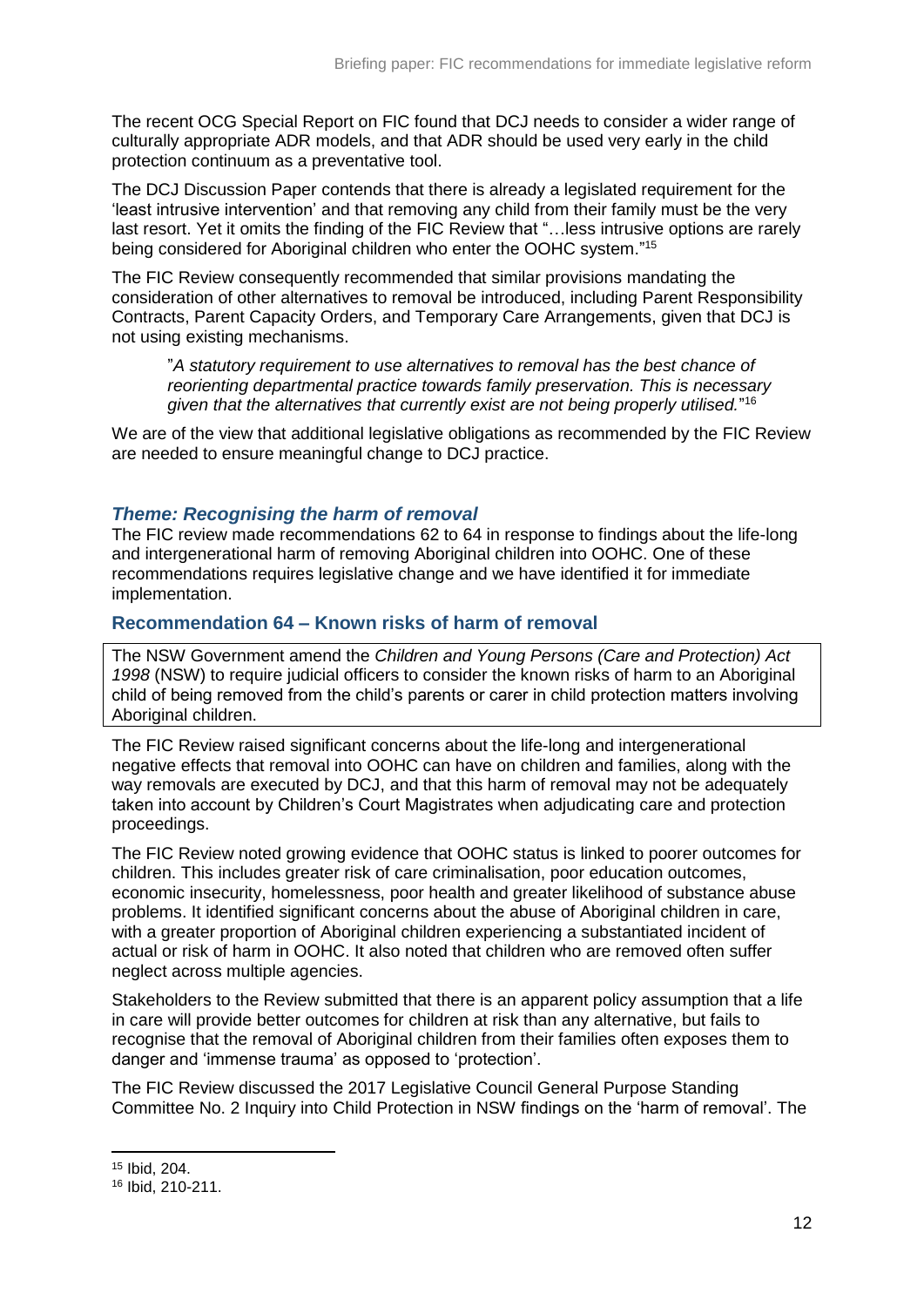Committee heard existing legislative provisions enable the Children's Court to take into account the harm of removing a child from his or her family however it:

"…*was not convinced that the Children's Court adequately took into account the body of evidence about the intergenerational nature of child removals, or the effect of child removal on other wellbeing indicators, such as 'educational performance, substance abuse, work opportunities and life expectancy'*."<sup>17</sup>

Accordingly the Committee recommended that the NSW Government amend the Care Act:

"…*to include a specific provision requiring the Children's Court of New South Wales to consider the known risks of harm to a child of being removed from their parents or carer and placed into care, together with the risks of leaving the child in their current circumstances, when making a decision on potential child removal in care and protection proceedings*" 18

Similar to evidence presented by DCJ to the 2017 General Purpose Standing Committee, the DCJ Discussion Paper notes there are existing principles contained in the legislation to enable the Court to consider the consequences of removal, as well as again invoking the principle of 'least intrusive option'. However, the FIC Review agreed with the 2017 Inquiry findings that existing legislation is inadequate to ensure the harm of removal is adequately considered in judicial decision making.

In recommending an explicit legislative provision to require judicial officers to consider the known risks of harm to an Aboriginal child of being removed, the FIC Review noted the varying knowledge base of individual judicial officers, particularly non-specialist Magistrates. It also noted that DCJ frequently withheld evidence or presented misleading information that may affect the Court's ability to engage in balanced decision-making. Accordingly the FIC Review suggested an explicit provision may remind judicial officers of the need for close scrutiny of the quality of the evidence presented to justify removal.

The DCJ Discussion Paper asserts that this recommendation is specific to Aboriginal children, and would not apply to non-Aboriginal children. However the FIC Review's analysis of the harm of removal is applicable to all children in OOHC, consistent with the 2017 Inquiry. The specific element that applies to Aboriginal children is the consideration of the particular harm of severing an Aboriginal child's connection to culture "…the Review is of the perspective that there is a specific element of cultural harm that the Court should consider in matters involving Aboriginal children". 19

As such, while the FIC Review was focused on Aboriginal children, the evidence and rationale related to this recommendation is broadly applicable and would likely benefit all children, as well as providing a direct prompt regarding the specific harm of disconnection from culture for Aboriginal children.

We support the inclusion of a provision requiring judicial consideration of the known risks of harm of removal, particularly as they relate to Aboriginal children.

### <span id="page-12-0"></span>*Theme: Care criminalisation*

The FIC review made recommendations 65 to 70 in response to evidence that Aboriginal children in OOHC are more likely to be in contact with the criminal justice system. One of these recommendations requires legislative change and we have identified it for immediate implementation.

<sup>17</sup> Ibid, 232.

<sup>18</sup> Ibid, 232.

<sup>19</sup> Ibid, 234.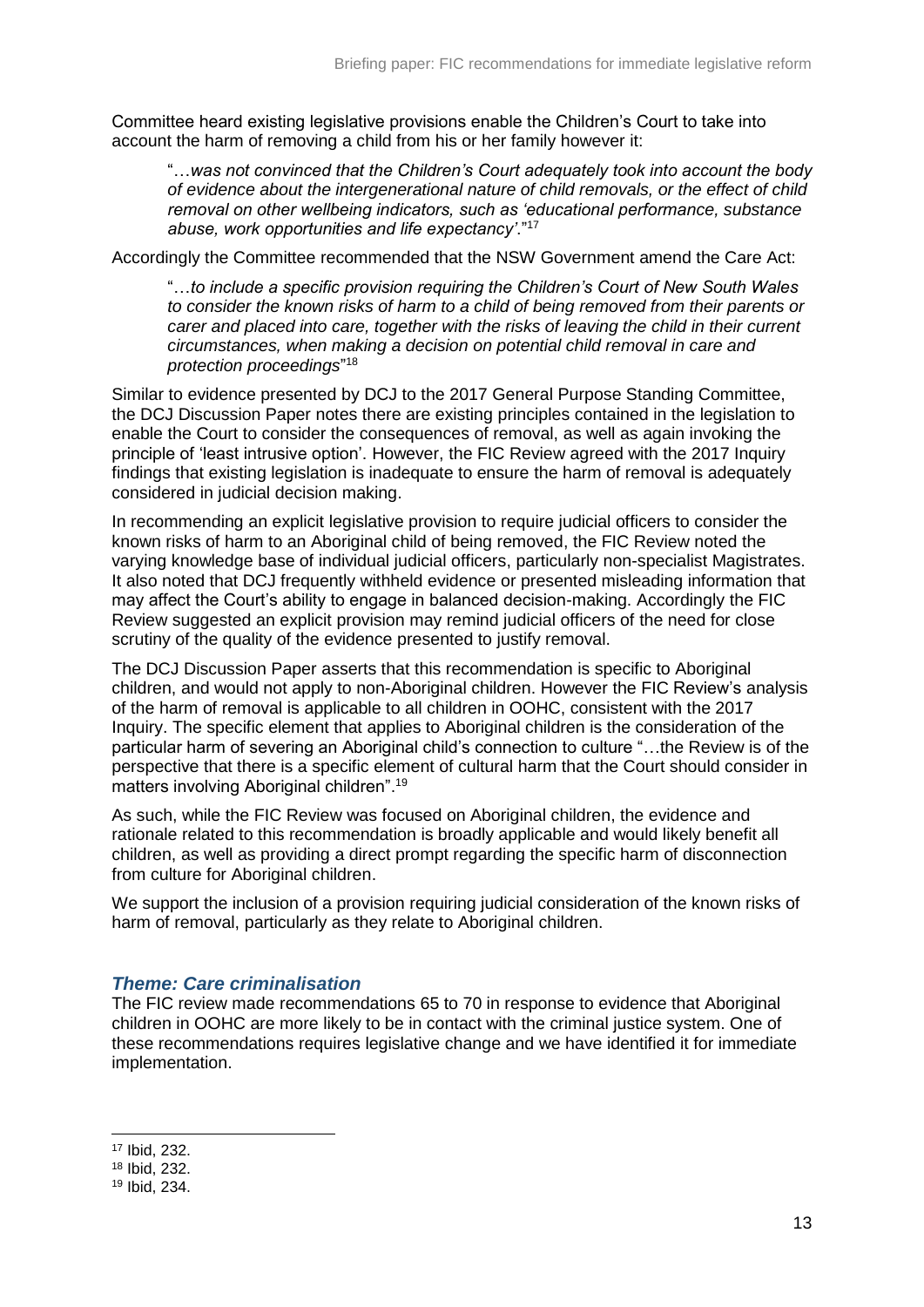# <span id="page-13-0"></span>**Recommendation 65 – Children at criminal proceedings**

The NSW Government should amend s 7 of the *Children (Protection and Parental Responsibility) Act 1998* (NSW) to enable a court exercising criminal jurisdiction, with respect to a child, to require the attendance of a delegate of the Secretary of the Department of Communities and Justice in circumstances where the Secretary has parental responsibility of the child.

The FIC Review noted the overrepresentation of children and young people in OOHC in the criminal justice system. It raised concerns that the plight of children and young people in OOHC is compounded by a lack of support from DCJ when it is their 'parent', during police investigations or court proceedings. It cited information from NSW that there was no evidence of assistance for a third of children, and that only half of those under 13 years of age was accompanied at court by a caseworker.

The FIC Review observed that as a result of this failure to provide the child or young person in OOHC in contact with the criminal justice system with a support person "…the Court misses out on the full information about the young person's circumstances ... and the young person misses out on the guidance and assistance of a support person."<sup>20</sup> Providing this support could help facilitate better outcomes for the child or young person.

The FIC Review observed that there is no obligation, legislative or otherwise, on a representative of DCJ or a non-government OOHC agency to attend court as a support person. Although the Court may require a parent to attend criminal proceedings relating to their child, the definition of parent does not extend to the DCJ Secretary, even when they have parental responsibility for the child.

The DCJ Discussion Paper outlines DCJ's policy requiring casework support for children in OOHC within the criminal justice system in its discussion of this recommendation. However it omits the FIC Review's evidence and findings that children do not always receive support from DCJ, and in some instances where support is provided at court that the support is not appropriate.

Given the Minister assumes the role and responsibilities of the parent for children in OOHC, the FIC Review concluded that DCJ should have the same legal obligation to that placed on other parents to attend a criminal hearing if requested by a court. As such it recommended that a court should have the power to mandate the attendance of a DCJ caseworker in individual cases, whether or not the child is case managed by a non-government OOHC provider.

We are of the view that this additional legislative requirement as recommended by the FIC Review is needed to promote meaningful change to DCJ practice.

### <span id="page-13-1"></span>*Theme: Introduction to the Aboriginal Placement Principle*

The FIC review made recommendations 71 to 82 in response to concerns about longstanding non-compliance with the Aboriginal Child Placement Principle (ACPP) and deficiencies in DCJ policy and casework practice in relation to particular elements of the ACPP. The majority of recommendations relate to policy, data and practice change. Two recommendations require legislative change and we have identified one for immediate implementation.

# <span id="page-13-2"></span>**Recommendation 71 – Aboriginal Child Placement Principles**

The New South Wales Government should amend the *Children and Young Persons (Care and Protection) Act 1998* (NSW) to ensure that its provisions adequately reflect the five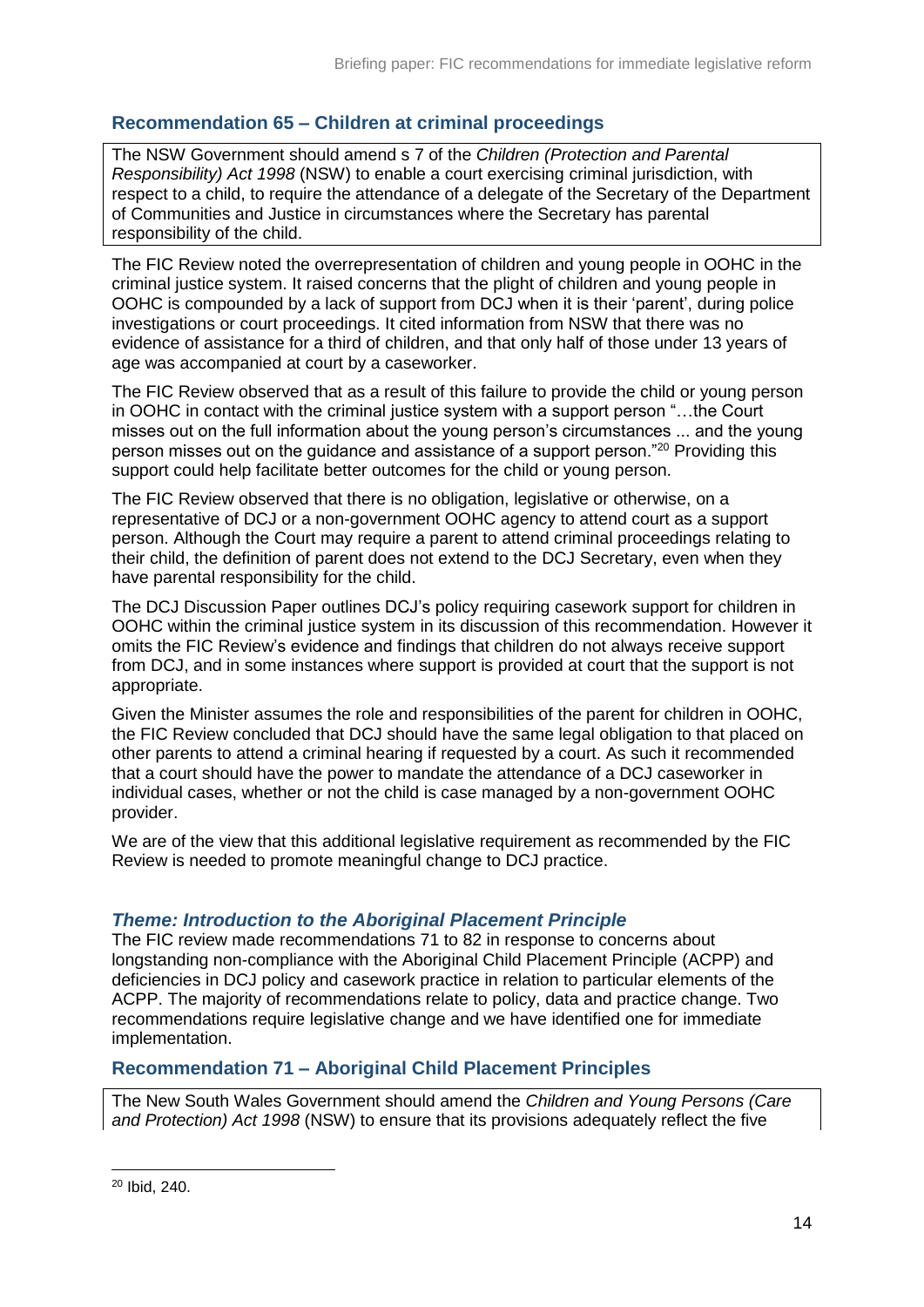different elements of the Aboriginal Child Placement Principle, namely, prevention, partnership, participation, placement and connection.

The FIC Review raised widespread concerns with the way the Aboriginal and Torres Strait Islander Child Placement Principle (ACPP) is interpreted and applied. It cited evidence from its cohort file review of the devastating impact that current non-compliance with ACPP is having on Aboriginal families and communities in NSW.

The FIC Review observed that the ACPP is commonly misconstrued as a physical placement hierarchy, when it is actually a broad principle made up of five elements aimed at enhancing and preserving Aboriginal children's sense of identity, as well as their connection to their culture, heritage, family and community. The five elements are prevention, partnerships, connection, participation and placement.

The FIC Review raised concerns that the Care Act does not reflect the true interpretation of the ACPP. It referred for example to s 13 of the Care Act, as an example of how the Act may contribute to the common misunderstanding of the ACPP as solely limited to a sliding placement hierarchy. The section is titled 'Aboriginal and Torres Strait Islander Child and Young Person Placement Principles', despite only dealing with the placement and, to a lesser extent, connection elements of the ACPP.

Accordingly, the FIC Review recommended that the Care Act be amended to more adequately reflect the different elements of the ACPP.

We are of the view that additional legislative amendments as recommended by the FIC Review are needed to reflect the five elements of the ACPP. We note that this does not simply involve the insertion of the five elements of the principles into the act, but that there should be consideration given to embedding the five elements throughout the legislation.

#### <span id="page-14-0"></span>*Theme: Placement*

The FIC Review made recommendations 84 to 96 in response to findings that DCJ often removed Aboriginal children without considering less intrusive options as required under the Care Act. One of these recommendations is for legislative change and we have identified it for immediate implementation.

### <span id="page-14-1"></span>**Recommendation 94 – Carer authorisation**

The NSW Government should ensure that the NSW Civil and Administrative Tribunal has jurisdiction to review a decision not to authorise a carer.

The FIC Review raised concerns about the lack of ability to challenge a decision by a caseworker not to authorise a person as a carer. This was in the context of enhancing compliance with the ACPP and the placement of Aboriginal children with extended family or kin. The FIC Review noted there is no longer a right of review to the NCAT about a decision made to refuse authorisation of an applicant as a carer, following legislative change in 2015.

The FIC Review found evidence of widespread issues with the carer assessment processes. In almost half of the cases examined, family members were not formally assessed to care for Aboriginal children who entered care. In a number of cases there were other issues raised with the actual assessment process and outcome, including a failure to record reasons for an unfavourable assessment and the use of culturally unsuitable carer assessment processes.

The FIC Review acknowledged the need for the exercise of discretion in decision-making about carer authorisations, but stated without the possibility for independent review the use of discretion was open to abuse. Accordingly this recommendation is also associated with addressing the lack of accountability regarding the exercise of authority within the child protection system.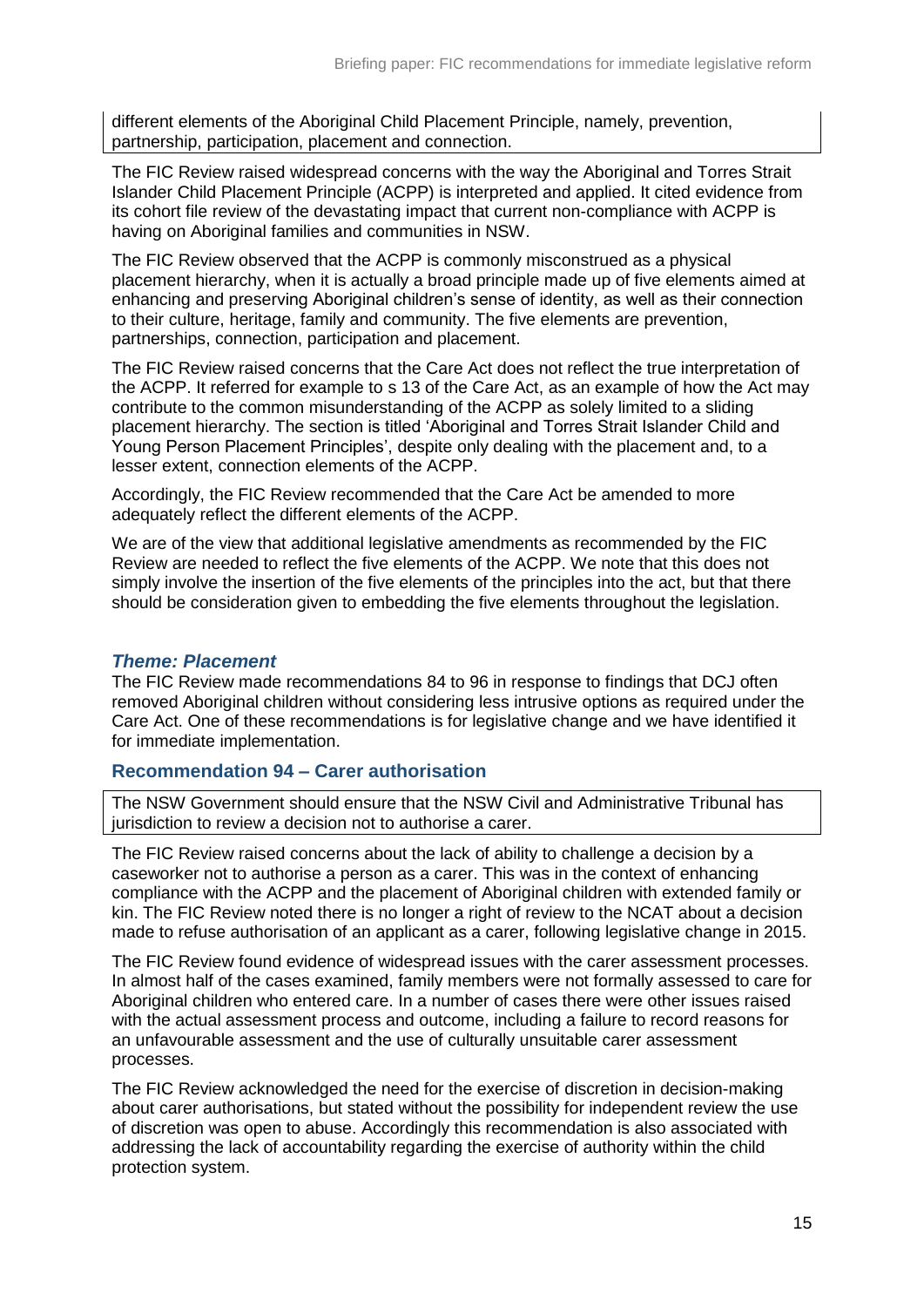The DCJ Discussion Paper defers consideration of this recommendation to a future, unspecified date. It states that DCJ has amended the carer authorisation mandate which provides relative/kin care applicant with the ability to seek an internal review. If a person is not satisfied with the review outcome, they can apply to the Supreme Court of NSW or complain to the NSW Ombudsman.

However the FIC Review considered these avenues of review to be, "…incomplete and ineffective".<sup>21</sup> It cited the lack of internal record keeping about reasons for decisions undermining the basis for review and the large volume of complaints made to the Ombudsman coupled with lengthy investigation processes and no enforcement powers. As such, the FIC Review recommended the NCAT have jurisdiction to review a decision not to authorise a carer.

In a related, albeit separate finding, the recent OCG Special Report on FIC further recommended that, "DCJ should review the legal requirements under the Care Act which requires kinship carers to go through the formal carer authorisation process as part of their statutory review of the Act in 2024."<sup>22</sup>

We support the recommendation made in the FIC Review Report to broaden the jurisdiction of NCAT to review decisions made by DCJ regarding authorisation of carers and welcome the adequate resourcing of the Tribunal to provide for any increase in applications and the provision of a culturally appropriate process for applicants.

### <span id="page-15-0"></span>*Theme: Restoration*

The FIC review made a suite of recommendations in response to concerns about the low rates of restoration and evidence of poor casework practice to support restoration, despite restoration being the NSW Government's preferred position and the priority for permanency under the existing legislation (Recommendations 106 to 120). The majority of these recommendations focus on funding, policy and practice change. Three of these recommendations require legislative change and we have identified all of these for immediate implementation.

## <span id="page-15-1"></span>**Recommendation 112 – Supporting Restoration**

The NSW Government should amend s 83 of the *Children and Young Persons (Care and Protection) Act 1998* (NSW) to allow the Children's Court of NSW a more active role in ensuring restoration is a preferred placement.

The FIC Review highlighted concerns about the lack of restoration of Aboriginal children to their parents and the lack of transparency around restoration decision-making. The FIC Review noted that increasing exits from the system, with restoration as the preferred method, is one of the key ways to reduce the number of Aboriginal children in OOHC.

While the FIC Review supported the legislative and policy position of the NSW Government that restoration should be the preferred option for placement, it flagged a large gap between restoration as the preferred legal and policy position and the implementation of that position for Aboriginal children.

The FIC Review found that less than one-fifth (16%) of cases reviewed with a care plan identified restoration as a possibility. Around one-third of cases (34%) had deficiencies in restoration goals provided to parents, and in more than one-third of cases (35%) no casework was provided to parents to support restoration.<sup>23</sup>

<sup>21</sup> Ibid, 304.

<sup>22</sup> NSW Office of the Children's Guardian (2022) *Special Report on Family Is Culture*, 50.

<sup>23</sup> Davis M. (2019) *Family Is Culture Review*, Sydney, 346-7.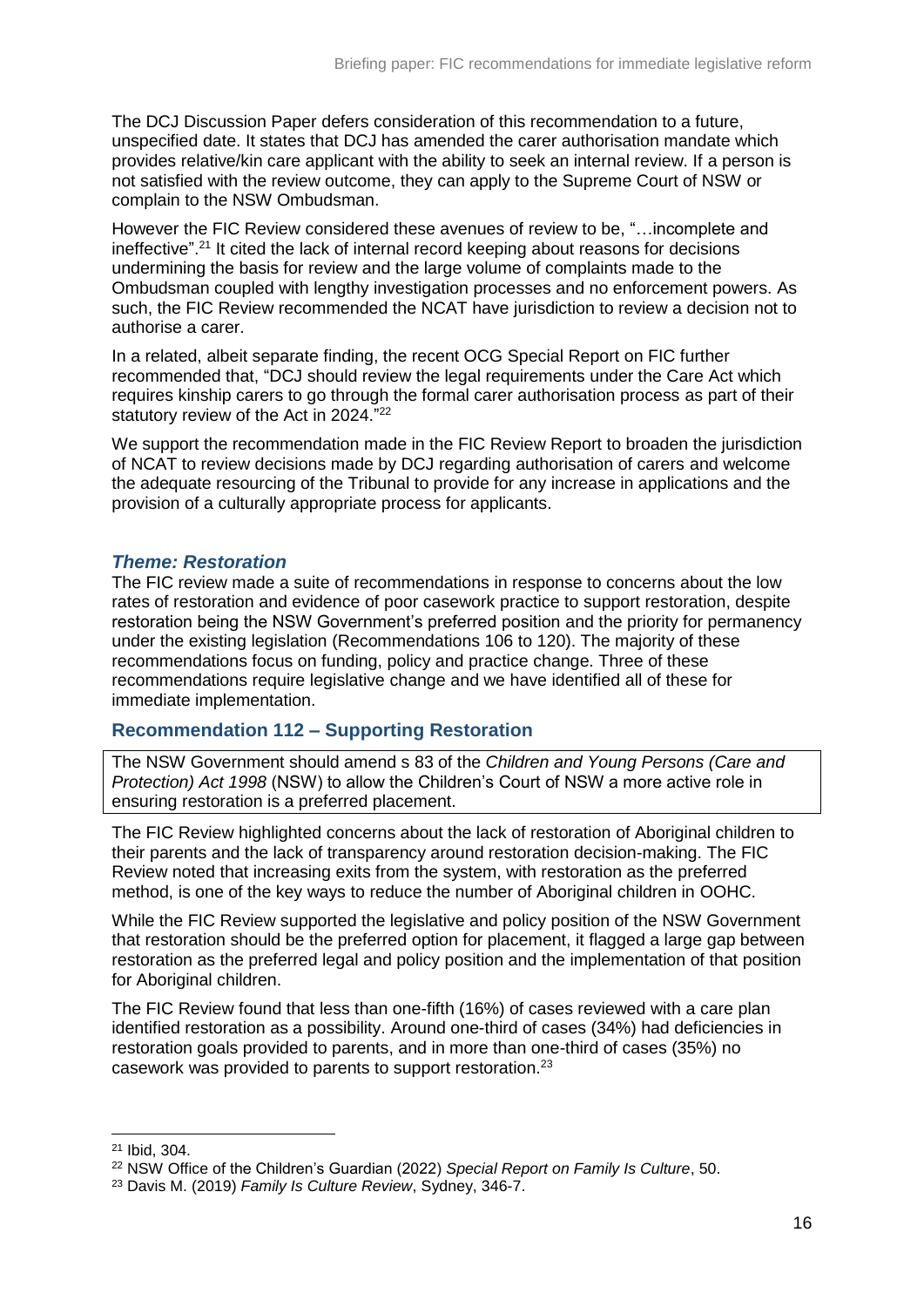"…*the Review is of the perspective that restoration was a possibility in far more of the cases than those where it was deemed possible by the department. If appropriate casework had been undertaken with more families who had children removed, the successful restoration rate would have likely been far higher. All parents should have the opportunity to receive appropriate and targeted casework support when their children are removed*."<sup>24</sup>

The recent OCG Special Report on Family Is Culture similarly identified that not enough emphasis is placed on exploring meaningful restoration options and birth family contact to support restoration outcomes. <sup>25</sup>

The FIC Review discussed the current operation of s 83 of the Care Act and proposed that the Children's Court can play a valuable oversight role in promoting the implementation of the preferred placement hierarchy. However, it concluded that, "…it is questionable whether the current framing of s 83 allows the Children's Court to adequately promote the preferred position of restoration, rather than approving permanent placement elsewhere."<sup>26</sup>

The DCJ Discussion Paper contends the Children's Court is already required to assess DCJ's determination of whether there is a realistic possibility of restoration. It also notes DCJ is required to take the least intrusive actions, offer ADR and comply with the placement hierarchy. It does not address the considerable evidence in the FIC Review that current practice falls well short of policy and legislative requirements, with the review cohort showing a very low number of cases in which the Department assessed that there was a realistic possibility of restoration in the care plan.

The FIC Review concluded that the NSW Government should review s 83 of the Care Act to ensure that what is required of the Children's Court aligns with s 10A of the Care Act and to empower the Children's Court to actively encourage restoration. It suggested a revised s 83 could be an important mechanism to promote higher restoration rates of Aboriginal children.

We support the recommendation to review the restoration provisions within s 83 of the Care Act and consider it necessary to support changes in casework practice.

## <span id="page-16-0"></span>**Recommendation 113 – Placement with kin or community**

The NSW Government should amend s 83 of the *Children and Young Persons (Care and Protection) Act 1998* (NSW) to expressly require the Children's Court of NSW to consider the placement of an Aboriginal child with a relative, member of kin or community, or other suitable person, if it determines that there is no realistic possibility of restoration within a reasonable period.

Related to the issues about low restoration rates of Aboriginal children to their parents outlined in recommendation 112 above, the FIC Review examined other opportunities to strengthen the role of the Children's Court in promoting restoration under s 83 consistent with s 10A of the Care Act.

The FIC Review endorsed Legal Aid NSW's submission that "…section 83(3) could be amended to provide that where the Secretary assesses that there is no realistic possibility of restoration of a child or young person to their parents, the Secretary must prepare a permanency plan either: recommending placement with a relative, member of kin or community or other suitable person(s), or indicating that there is no suitable person, and submit that plan to the Children's Court for consideration."<sup>27</sup>

The DCJ Discussion Paper notes NSW has committed to implement the ACPP into legislation and the Children's Court is already required to have regard to the permanency

<sup>24</sup> Ibid, 346.

<sup>25</sup> NSW Office of the Children's Guardian (2022) *Special Report on Family Is Culture*, 18.

<sup>26</sup> Davis M. (2019) *Family Is Culture Review*, Sydney, 341.

<sup>27</sup> Davis M. (2019) *Family Is Culture Review*, Sydney, 342.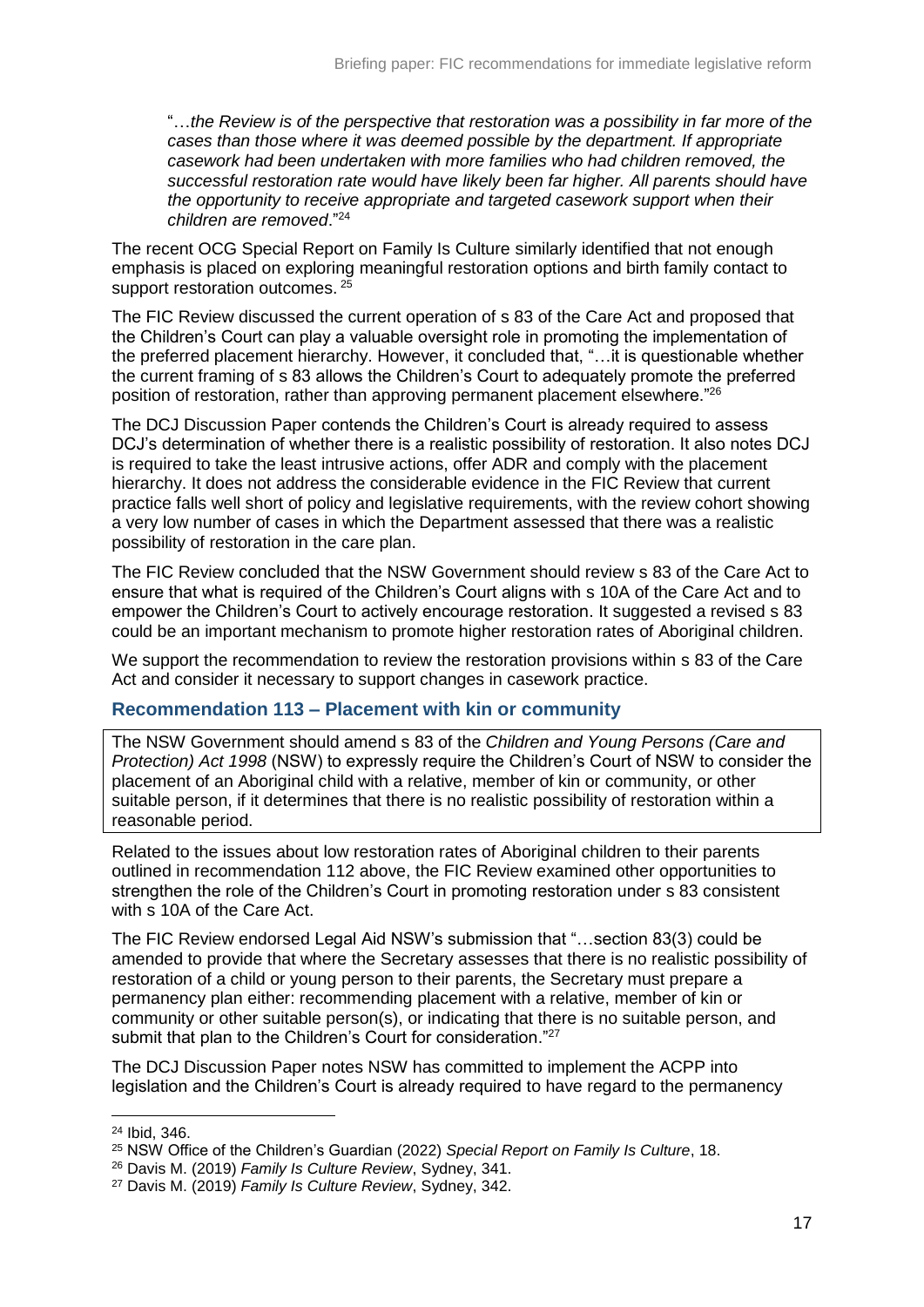placement principles in s 10A. However, as noted above, this omits the FIC Review's findings about the failure to adequately apply these provisions in practice.

We support the recommendation of the FIC Review that the legislation be amended to expressly require the Court to consider the placement options for Aboriginal children.

#### <span id="page-17-0"></span>**Recommendation 117: Period for restoration**

The NSW Government should amend s 79(10) of the *Children and Young Persons (Care and Protection) Act 1998* (NSW) to ensure that it is linked to service provision that would support Aboriginal parents to have their children restored to their care.

Related to the issue of the low restoration rates for Aboriginal children, the FIC Review identified issues related to the rigid two-year timeframe for parents to achieve their restoration goals once a permanency plan has been approved and parental responsibility allocated to the Minister under s 79(9). It noted this timeframe may not give parents an appropriate amount of time to make changes.

It noted this was in part because restoration work is often limited to un-coordinated and cold referrals and because of lengthy waiting lists for the services that are generally linked to restoration goals. The FIC Review discussed challenges in accessing housing, mental health and drug and alcohol services, noting that extensive wait lists mean the restoration period may expire prior to services being made available to a parent.

The FIC Review was of the view that parents should have a longer period to address complex issues, and that this should be accompanied by support services delivered by Aboriginal Community Controlled Organisations (ACCOs). It noted that under s 79(10) the Children's Court can grant an extension of the 24 month period if it is satisfied that there are special circumstances that warrant the extension. However it recommended further clarification of this section to ensure that special circumstances include enabling Aboriginal parents to access services linked to restoration goals.

The DCJ Discussion Paper cites the existing discretion of the Children's Court and defers consideration of this recommendation to a later period. It does not acknowledge the systemic issues identified by the FIC Review in relation to the availability of services for parents to meet their restoration goals.

We support this recommendation, and acknowledge that a reallocation of resources for restoration services would likely minimise the delay caused by extensive waiting lists and limited services.

### <span id="page-17-1"></span>*Theme: Adoption of Aboriginal Children*

The FIC review made one specific recommendation about the adoption of Aboriginal children, which we have identified for immediate implementation.

#### <span id="page-17-2"></span>**Recommendation 121: Adoption**

The NSW Government should amend the *Children and Young Persons (Care and Protection) Act 1998* (NSW) and the *Adoption Act 2000* (NSW) to ensure that adoption is not an option for Aboriginal children in OOHC.

The FIC Review raised concerns about the NSW Government's permanency policy and provisions which permit adoptions of Aboriginal children from OOHC despite Aboriginal communities' ongoing rejection of adoption as an option for our children. The FIC Review contended that adoption undermines Aboriginal children's rights to family, community, culture and identity, and potentially breaches their human rights.

The FIC Review addressed at length why Aboriginal communities are strongly opposed to the adoption of their children. It surmised that,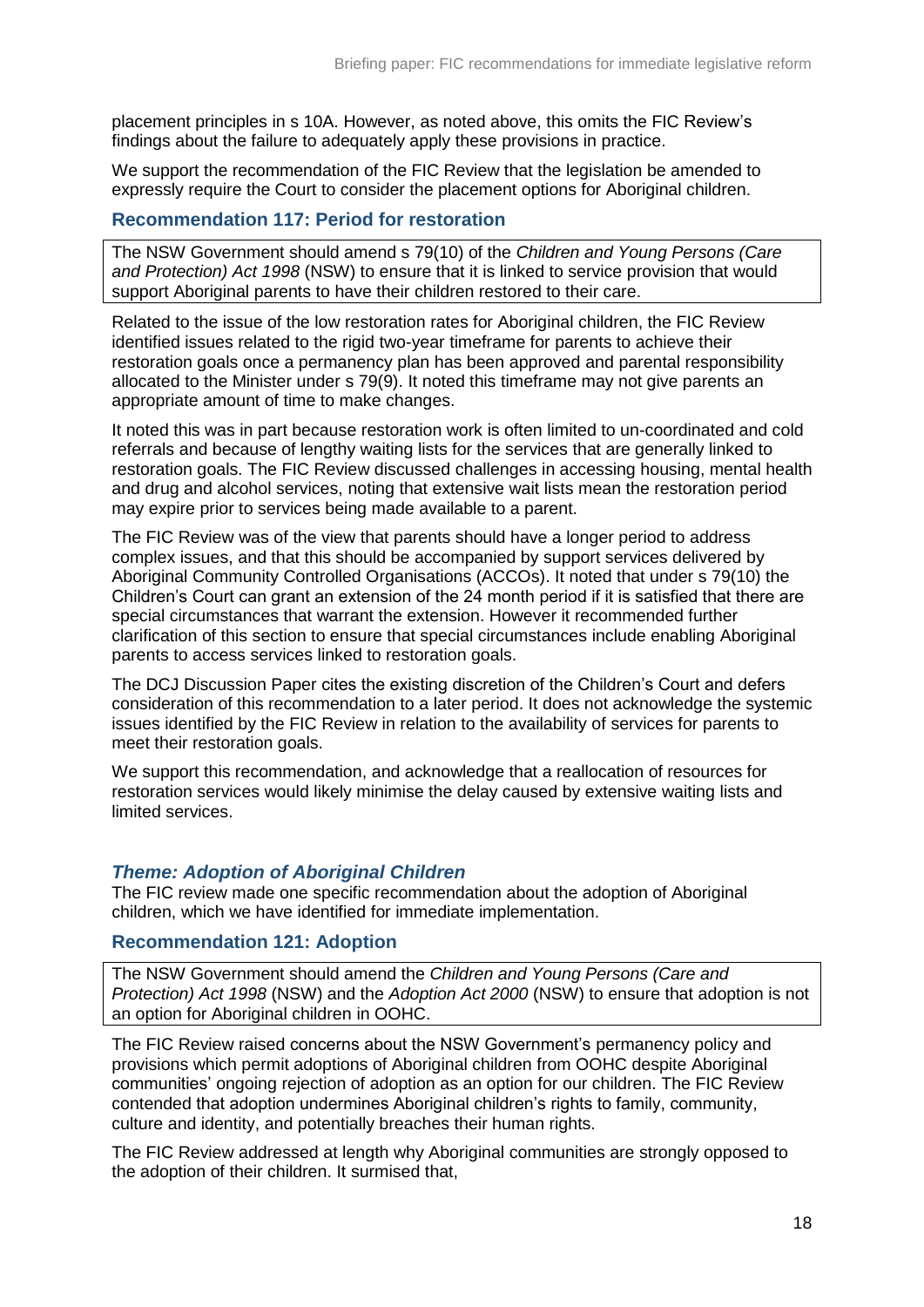"*The alien nature of adoption to Aboriginal culture, the horrors endured by the members of the Stolen Generation and the enduring impact of the trauma and loss of connection to culture caused by forced removals of Aboriginal children have all led to the wider Aboriginal community to conclude that adoption is not a suitable option*" 28

The FIC Review's data findings showed adoption of Aboriginal children is occurring at a low rate, and that rates have not significantly changed. However it cautioned that, "…there is little guarantee that this will remain the case in light of the comprehensive framework that has been established to expedite adoptions from OOHC in NSW."<sup>29</sup> The FIC Review noted the rhetoric of pro-adoption discourse and pressures on an overburdened child protection system make adoption an attractive mechanism for government.

The DCJ Discussion Paper suggests that the recommended legislative reform on adoption is unnecessary due to the adequacy of existing policy settings. In its discussion paper, DCJ notes the NSW Government's position that, "…there should not be a blanket prohibition of adoption of Aboriginal children", asserting that there are significant safeguards already in place. This includes the placement hierarchy in the Care Act along with a requirement to consider alternatives to adoption prior to making an adoption plan. This position assumes positive casework practice and compliance with existing legislative principles despite the clear findings of the FIC Review to the contrary.

The NSW Government's stance on adoption fails to respect Aboriginal communities' opposition to adoption. DCJ's analysis does not consider the overwhelming evidence presented throughout the FIC Review about the child protection system's failures to implement existing safeguards in practice. It omits that the FIC Review identified several instances where Aboriginal children's interests had not been safeguarded in relation to adoption due to identification issues, failures to ensure connections to family, community or culture, and a failure to adhere to the placement hierarchy.<sup>30</sup>

The DCJ Discussion Paper suggests that a prohibition on adoption would prevent adoption by Aboriginal families, Aboriginal foster carers or Aboriginal children consenting to their own adoption. The FIC Review devoted extensive discussion to Aboriginal communities' opposition to adoption and was clear that adoption should not be an option for any Aboriginal children in OOHC, given community opposition.

The FIC Review concluded that:

-

"*In light of widespread opposition from the Aboriginal community to the practice of adoption for Aboriginal children; the fact that adoption is not a culturally accepted practice; the history of the forced removal of Aboriginal children; the damaging consequences of loss of connection to culture and sense of identity that may accompany adoption; the fact that 'permanency' should be perceived as more than legal permanency; and the evidence uncovered in this Review that at least one OOHC provider is opposing restoration based on a view that the child would be better off being adopted by his foster carers, the Review has concluded that legislation should provide that adoption cannot not be pursued for Aboriginal children*." <sup>31</sup>

We support the introduction of a provision that removes adoption as an option for the permanency for Aboriginal children and are of the strong view that there are better options available to safeguard the rights and lifelong wellbeing of Aboriginal children in OOHC.

<sup>28</sup> Davis M. (2019) *Family Is Culture Review*, Sydney, 372.

<sup>29</sup> Davis M. (2019) *Family Is Culture Review*, Sydney, 380.

<sup>30</sup> Davis M. (2019) *Family Is Culture Review*, Sydney, 379-380.

<sup>31</sup> Davis M. (2019) *Family Is Culture Review*, Sydney, 380.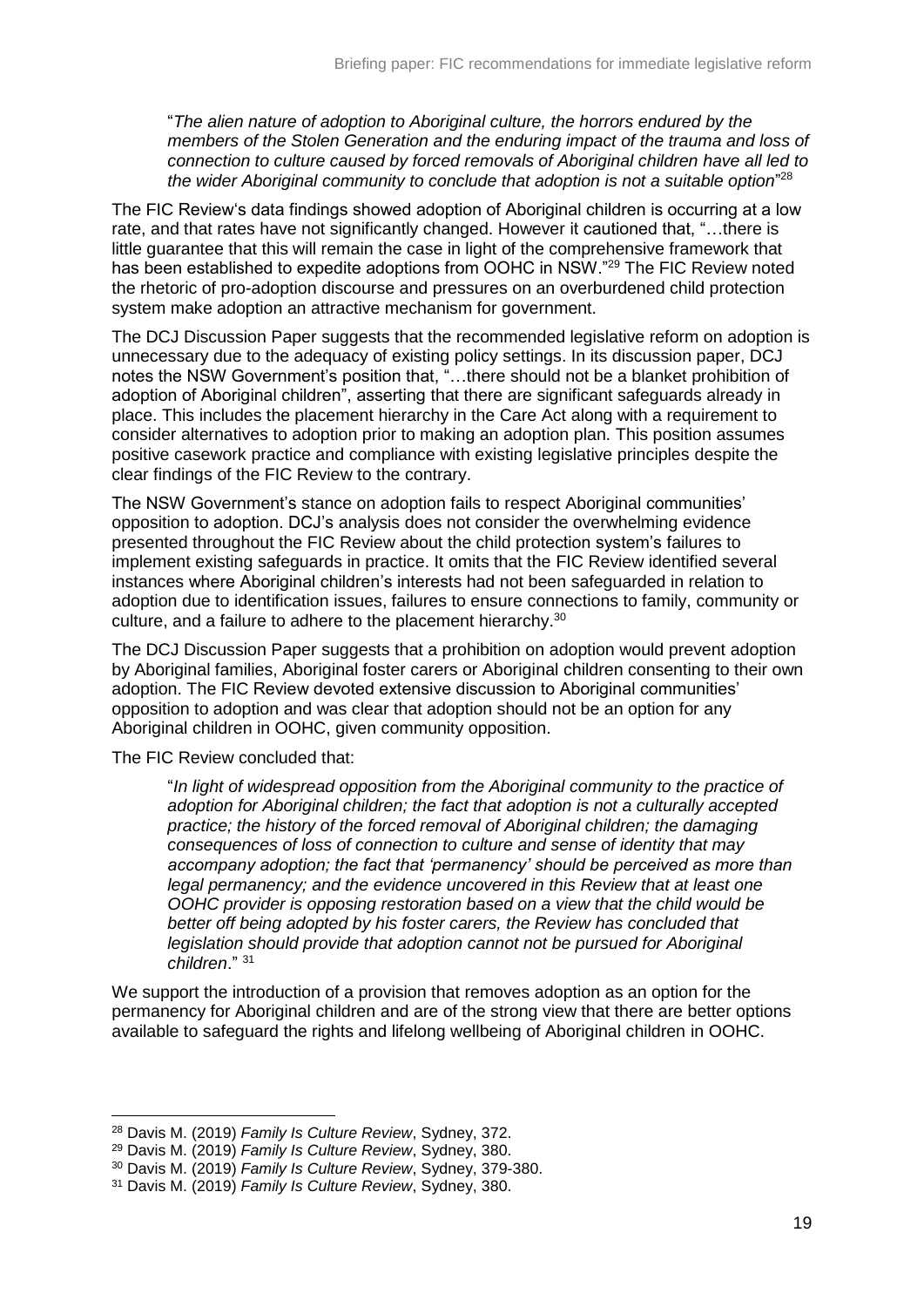#### <span id="page-19-0"></span>*Theme: Reforming the Children's Court*

The FIC review made recommendations 122 to 125, aimed at ensuring the Children's Court operates with more transparency and improves access to justice for those involved in proceedings. One of these recommendations requires legislative change and we have identified it for immediate implementation.

#### <span id="page-19-1"></span>**Recommendation 123: Rules of evidence**

The NSW Government should amend the *Children and Young Persons (Care and Protection) Act 1998* (NSW) so that, as in s 4(2) of the *Uniform Evidence Acts*, the rules of evidence do not apply unless: (i) a party to the proceeding requests that they apply in relation to the proof of a fact and the court is of the view that proof of that fact is or will be significant to the determination of the proceedings; or (ii) the court is of the view that it is in the interests of justice to direct that the laws of evidence apply to the proceedings.

The FIC Review identified that DCJ often provides false or misleading evidence to the Court, and in some cases may fail to provide relevant evidence entirely.

The FIC Review noted that the Children's Court is not bound by the rules of evidence unless it determines that the rules apply to the proceedings under s 93(3) of the Care Act. This means proceedings can be run efficiently and expeditiously, but it also means the quality of evidence presented to the Court needs to be carefully scrutinised to ensure that it is sufficiently reliable to form the basis of factual findings.

The FIC Review noted submissions to a 2017 Parliamentary Committee inquiry that the rules of evidence should apply to care and protection proceedings to ensure evidence presented by DCJ was 'tested' in the sense that it was adequately screened for accuracy and truthfulness.<sup>32</sup>

The FIC Review examined s 4(2) of the *Evidence Act 1995* (NSW), which enables a party in proceedings to request the court direct that the laws of evidence apply in relation to proof of a significant fact. The FIC Review suggested the Care Act should be amended to read along similar lines. This would ensure parents and young people can request the laws of evidence apply where the truth or reliability of evidence is disputed, and would provide greater clarity to judicial officers about when the rules of evidence apply.

The DCJ Discussion Paper defers this recommendation to a later period. It notes the court needs to have all relevant information to make a fully informed decision in the best interests of the child and that it already has the discretion to place appropriate weight on types of evidence and apply the formal rules of evidence.

However, the FIC Review observed that there is no legislative guidance about when the court should decide that the rules of evidence apply and recommended that this is provided to judicial officers in a similar manner as exists in the *Evidence Act*. This is intended to promote greater accountability by DCJ and improve the quality of the evidence it presents to the Court, noting that the rules of evidence "should apply if it is in the 'interests of justice'."<sup>33</sup>

We support the amendment of the legislation as recommended by the FIC Review, as a means of ensuring not only that relevant evidence is before the Court, but that the quality of the evidence before the Court is improved.

# <span id="page-19-2"></span>**Conclusion**

-

Better outcomes are achieved for Aboriginal children and young people when they are safe, strong and thriving by being cared for in their communities. The legislative changes

<sup>32</sup> Davis M. (2019) *Family Is Culture Review*, Sydney, 388.

<sup>33</sup> Davis M. (2019) *Family Is Culture Review*, Sydney, 388.